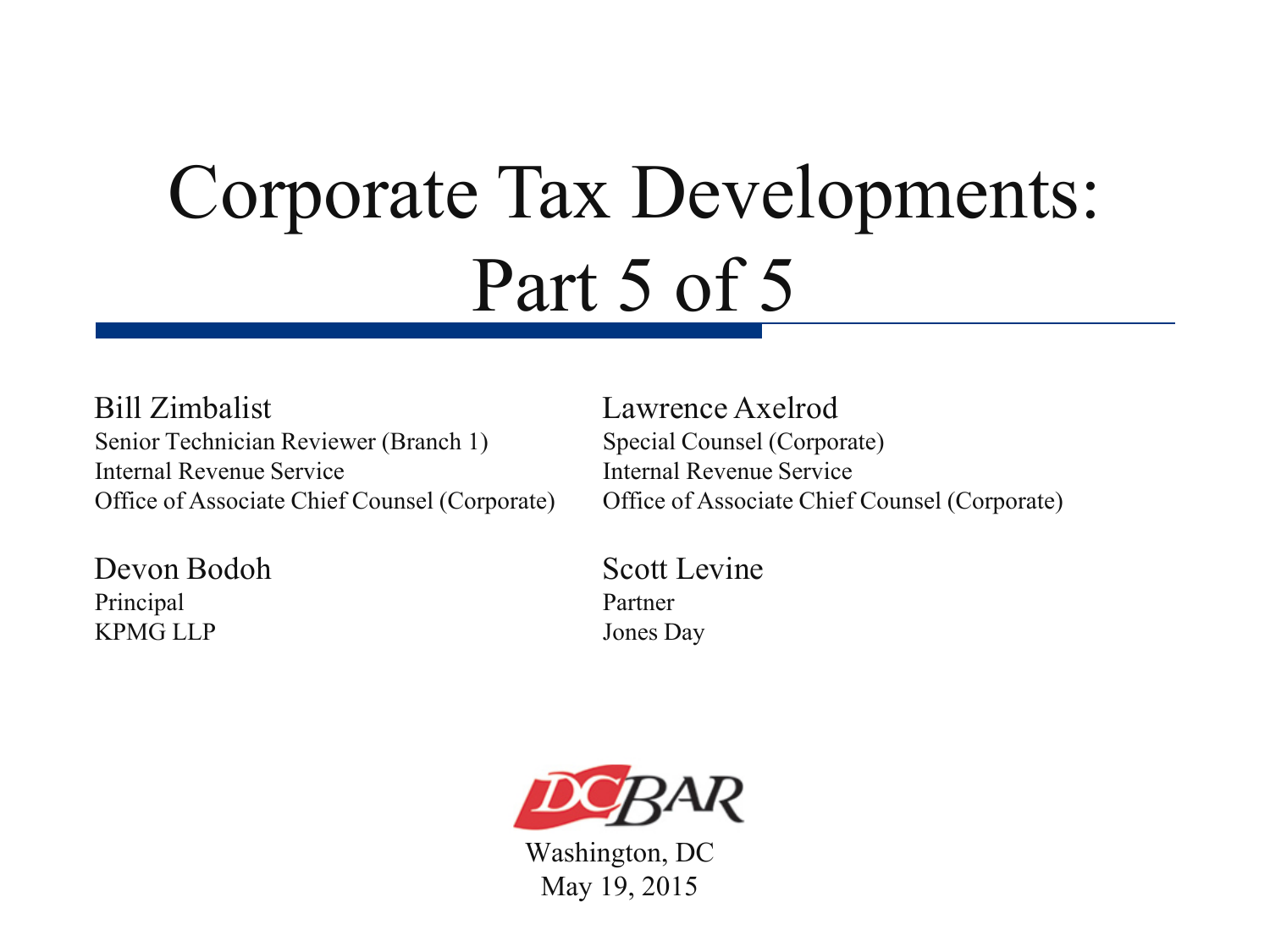- Service reconsidering "significant issue" limitation on spin-off and reorganization rulings
- Rev. Ruls. 2015-9 and 2015-10
- Next day rule and agent for the group regulations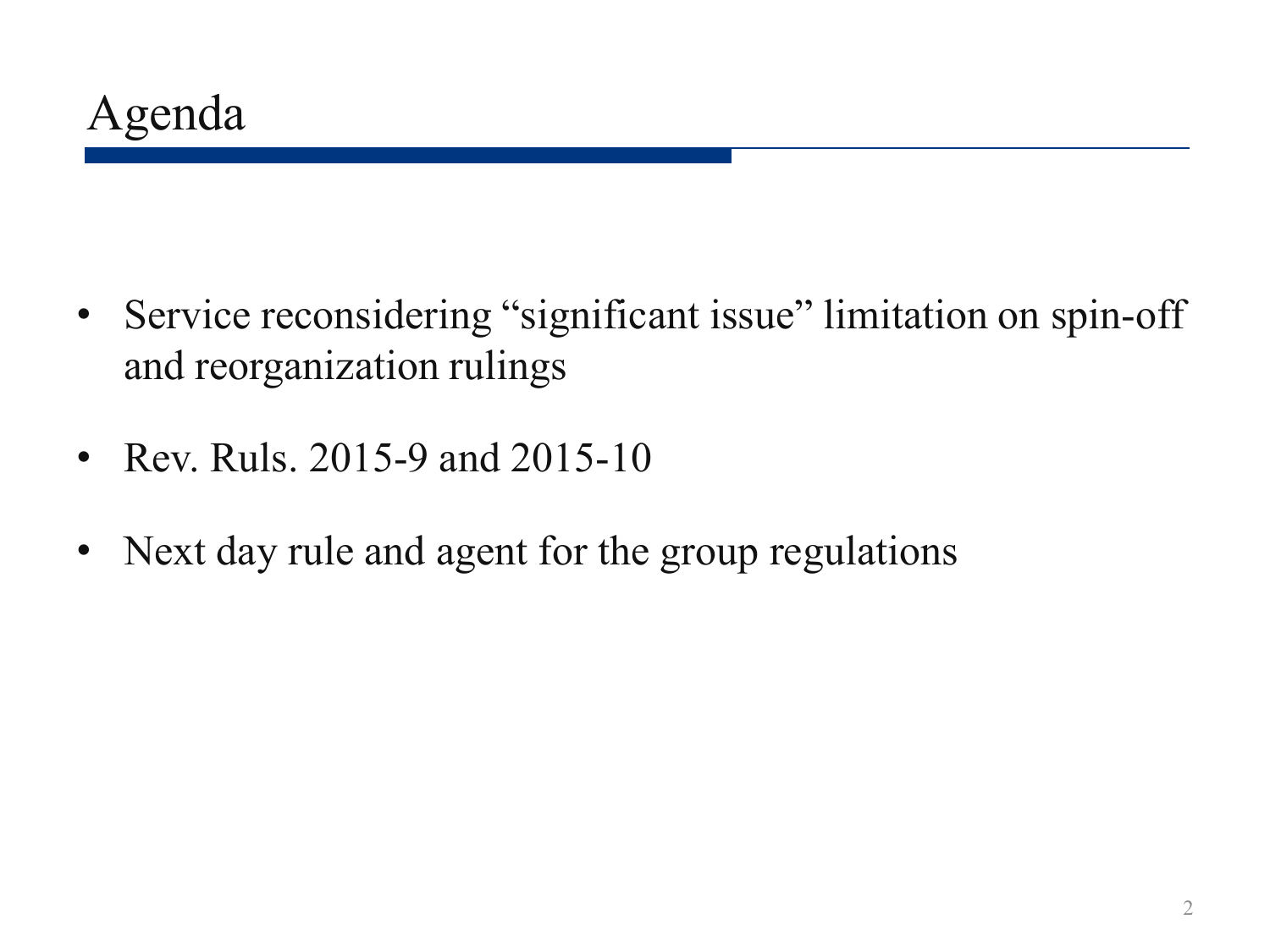# **REVISITING "SIGNIFICANT ISSUE" RULING PRACTICE**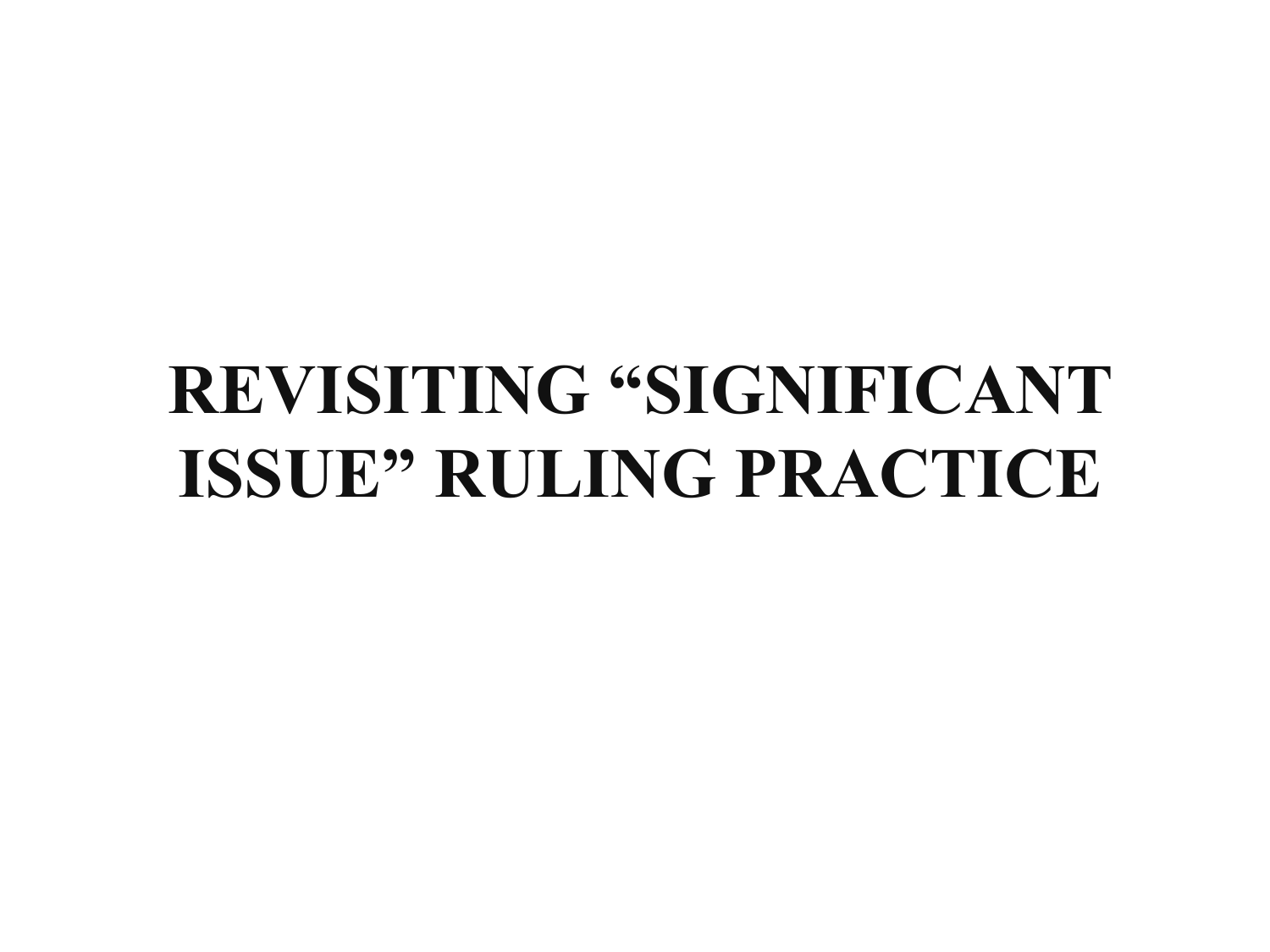#### Revisiting Subchapter C Ruling Practice?

- At a May 9, 2015 ABA conference, IRS Deputy Associate Chief Counsel (Corporate) Alison Burns asked for practitioner comments regarding the Service's practice to issue rulings only on "significant issues" in sections 332, 351, 355, and 368 transactions.
- Burns asked "[w]hat are the issues that are giving you the most amount of heartburn that we're not ruling on? . . . We have decided that we have some bandwidth to rethink whether we can open back up the PLR program somewhat to make it more responsive to your needs."
- Burns said that the "significant issue" limitation reduced the number of rulings more than expected.
- Section 355 may be an area where practitioners need additional PLR support.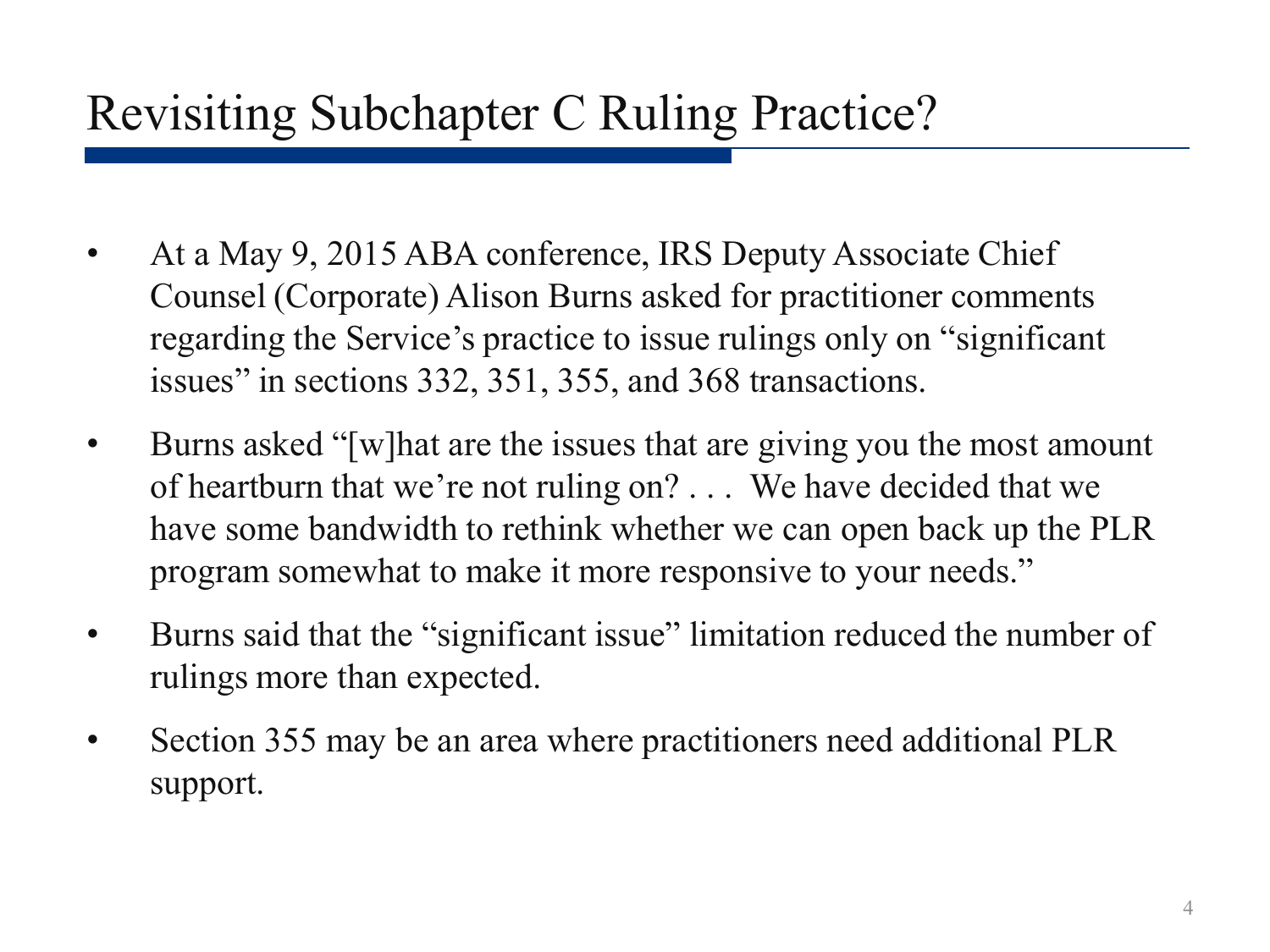# **REV. RULS. 2015-9 & 2015-10**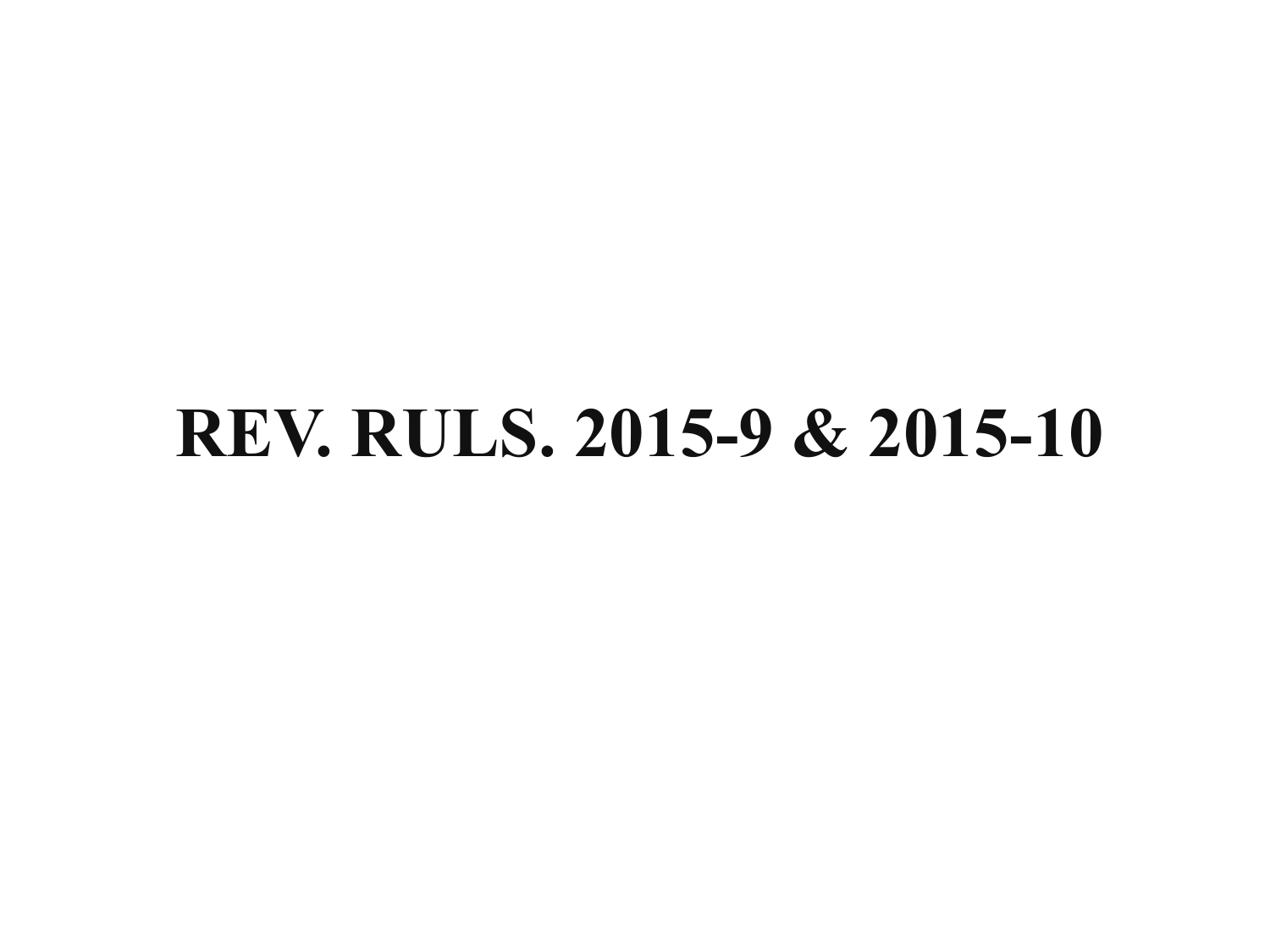### Rev. Rul. 78-130



#### Form

- 1. S2 forms N.
- 2. P transfers all of its S1 stock to S2.
- 3. X, Y, Z, and S1 transfer substantially all of their assets to N for N stock.
- 4. X, Y, Z, and S1 liquidate.
- S<sub>1</sub>, S<sub>2</sub>, X<sub>1</sub>, Y<sub>1</sub>, Z<sub>1</sub>, and N are foreign.
- If the form is respected, Step 2 could be treated as a section 351 exchange and Steps 3 and 4 could qualify as a D reorganization.

#### Conclusions

- The Service ruled that Step 2 was ignored and S1 was treated as directly transferring assets to N for S2 stock.
- This recharacterized transaction would not qualify as a D reorganization, but could be a triangular C reorganization.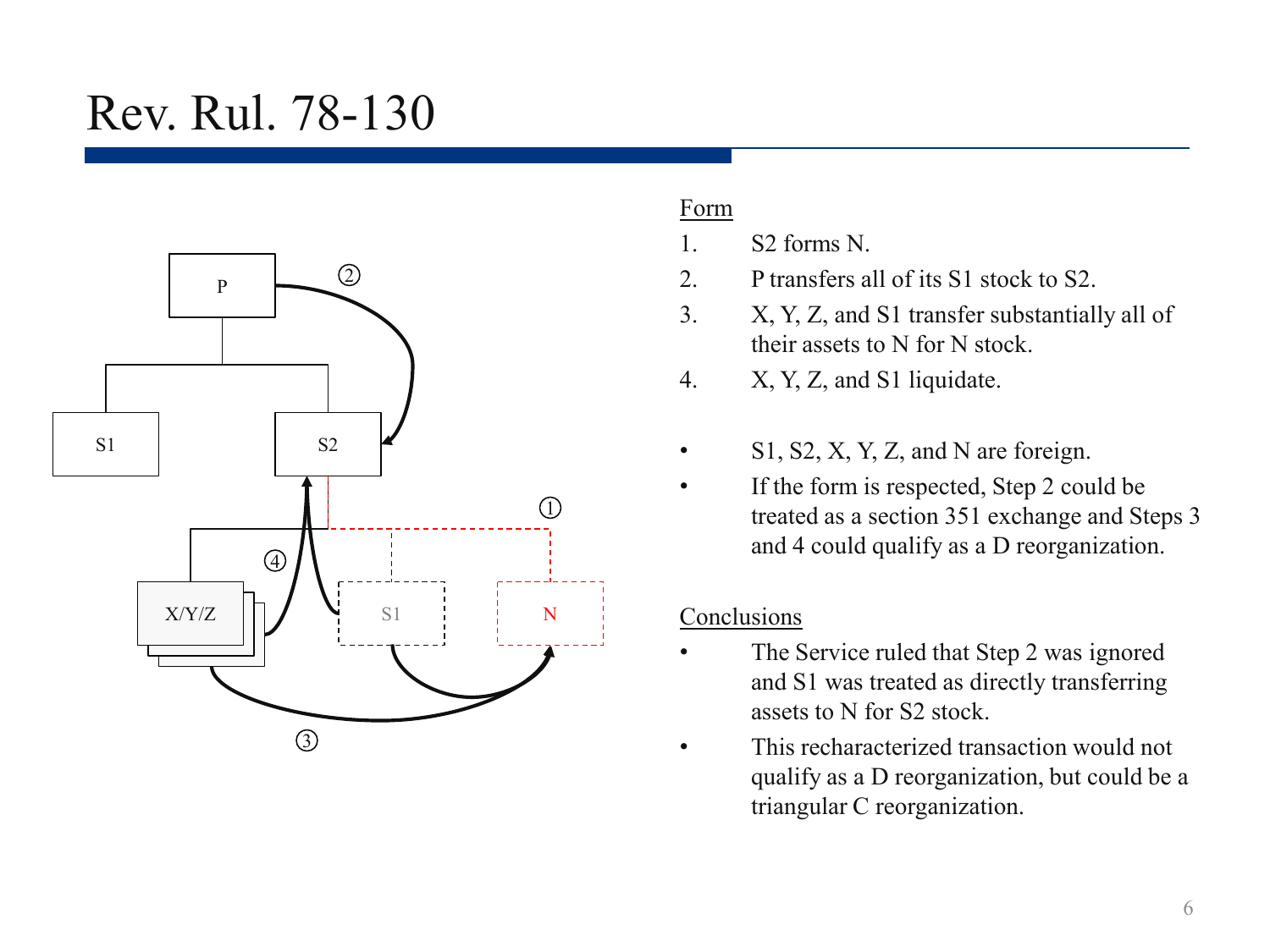#### **Why was Rev. Rul. 78-130 issued?**

- In 1978, taxpayers engaging in section 367 transactions were required to obtain rulings.
- Rev. Rul. 78-130 states that "the Commissioner of Internal Revenue has determined [the transaction] is not in pursuance of a plan having as one of its principal purposes the avoidance of Federal income taxes within the meaning of section 367 of the Code."
- Section 367(a) would have applied to the form of the transaction under Treas. Reg. section 7.367(b)-4, but not to the recast, so the ruling was apparently issued to help taxpayers who were unaware of the section 367 ruling requirement.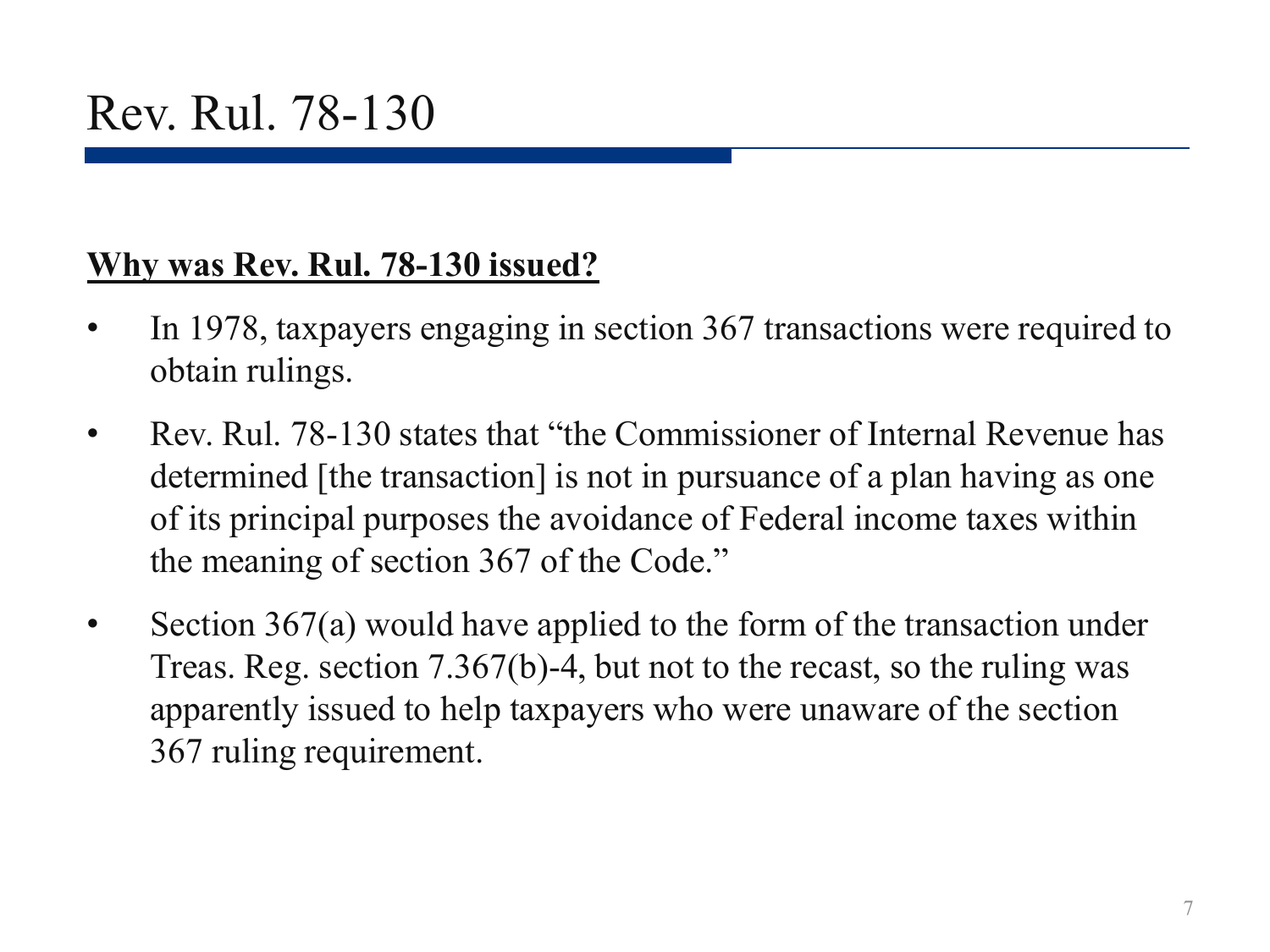### Rev. Rul. 2015-9



- P is a U.S. corporation.
- S-1, S-2, X, Y, and Z are all Country R corporations.
- S-1 is an operating subsidiary and S-2 is a holding company.
- S-2 forms N, a foreign corporation incorporated in Country R.



- P transfers the stock of S-1 to S-2 for additional S-2 common voting stock.
- P enters into a gain recognition agreement.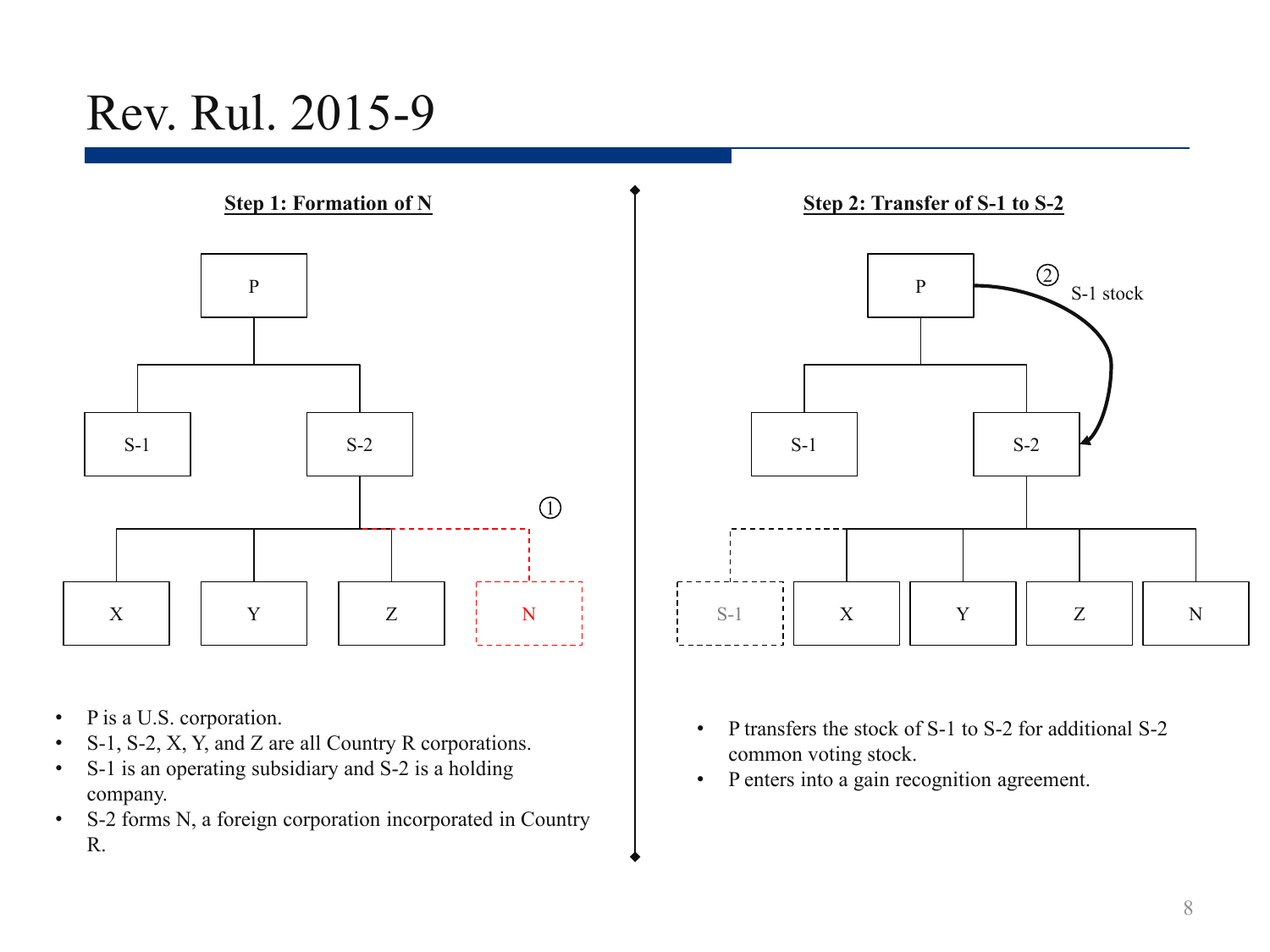### Rev. Rul. 2015-9 (cont'd)

**Step 3: Transfer of S-1, X, Y, and Z Assets to N Step 4: Liquidations of S-1, X, Y, and Z** 



S-1, X, Y, and Z assets

- S-1, X, Y, and Z transfer substantially all of their assets to N in exchange for N common stock.
- N will continue to conduct the businesses conducted by S-1, X, Y, and Z.





• S-1, X, Y, and Z liquidate, distributing the N common stock received in Step 3 to S-2.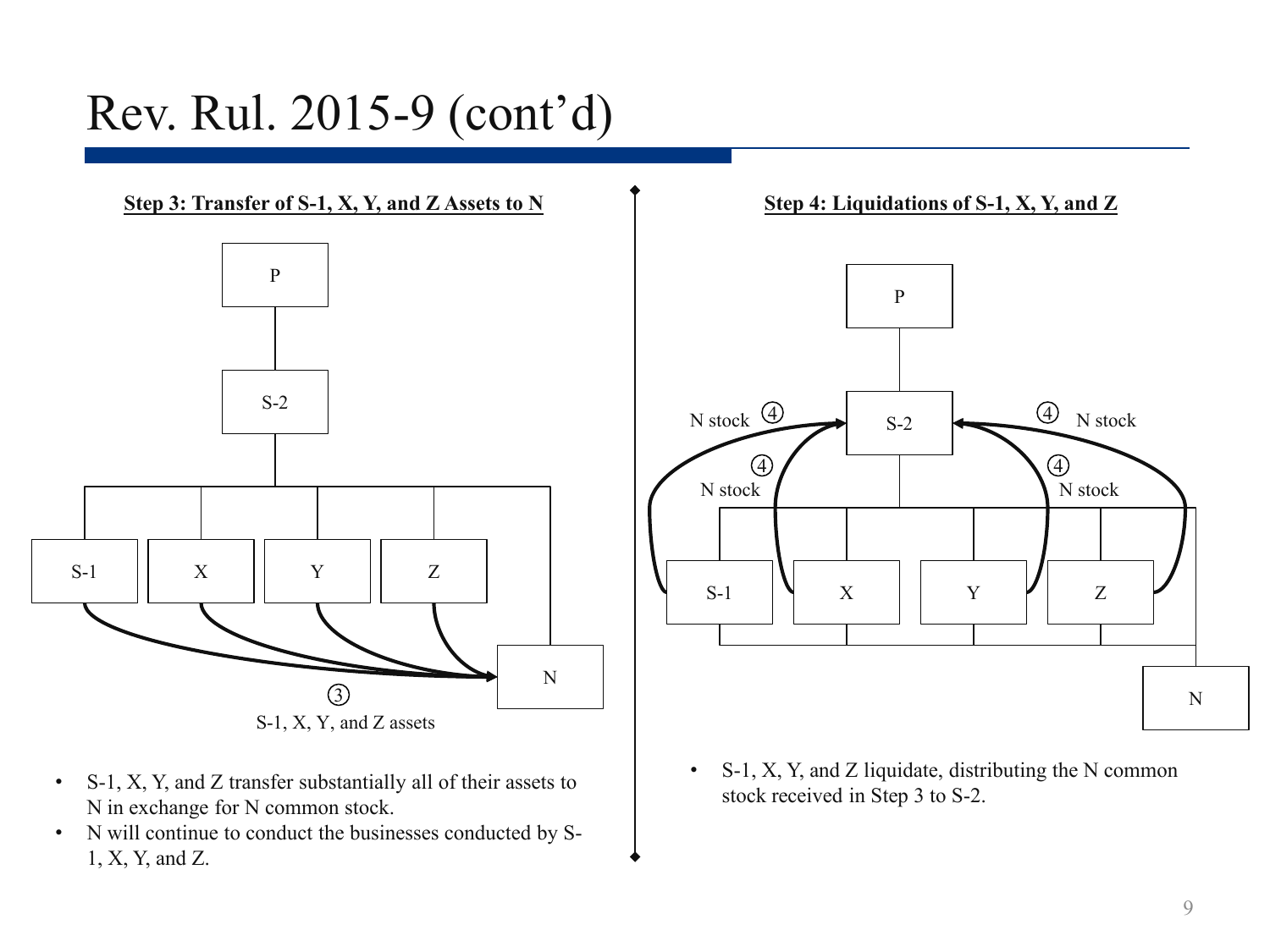#### **Conclusions:**

- P's transfer of its S-1 stock to S-2 is an exchange "governed by" section 351.
- The transfers by S-1, X, Y, and Z of substantially all of their assets to N followed by the liquidations of  $S-1$ , X, Y, and Z qualify as reorganizations under section  $368(a)(1)(D)$ .
- Rev. Rul. 78-130 is revoked.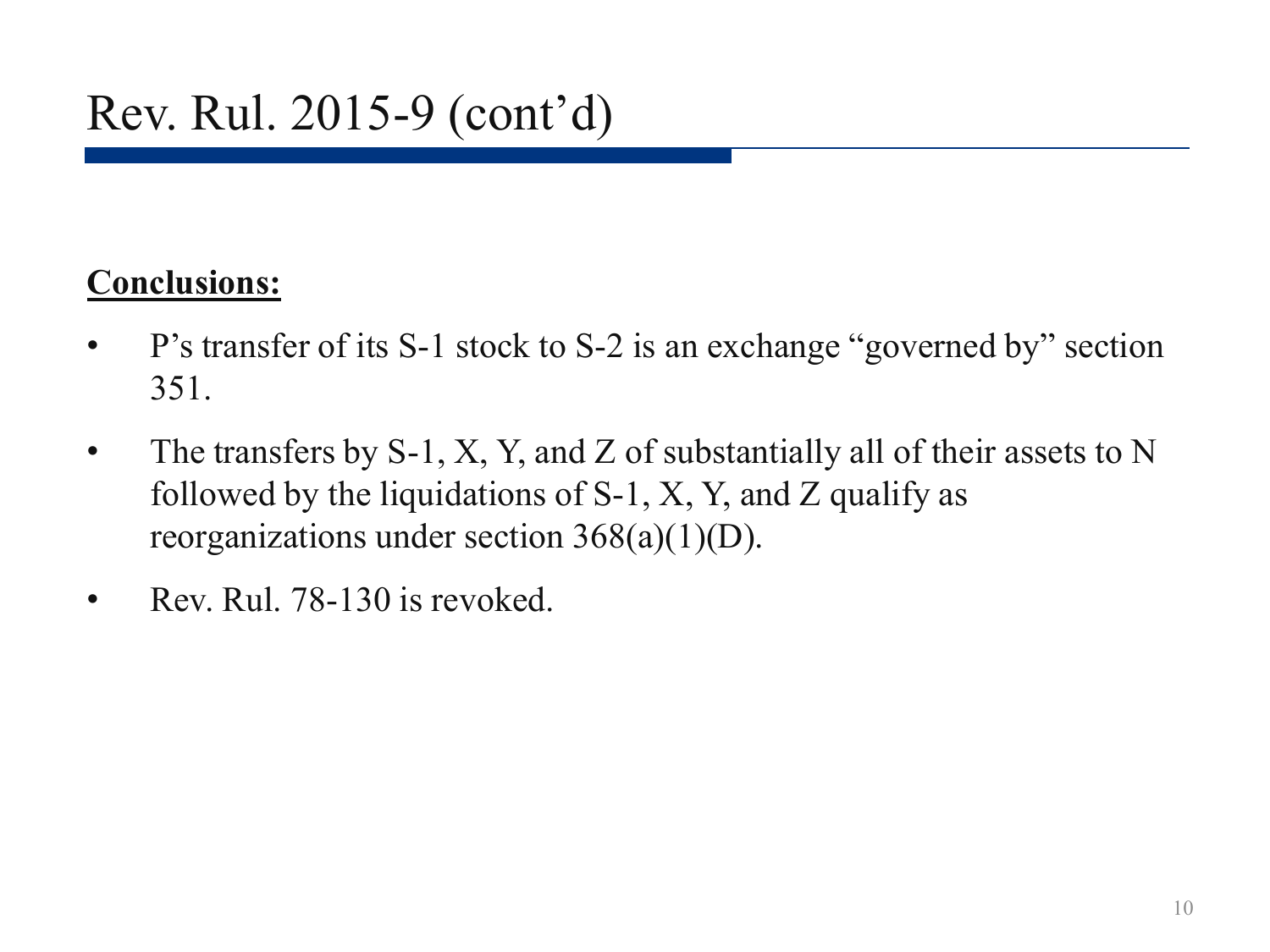### Rev. Rul. 2015-10



- LLC is a limited liability company that elected to be treated as a corporation for U.S. federal tax purposes.
- P transfers all of the LLC interests to S1 for additional voting common stock of S1.



• S1 transfers all of the LLC interests to S2 for additional voting common stock of S2.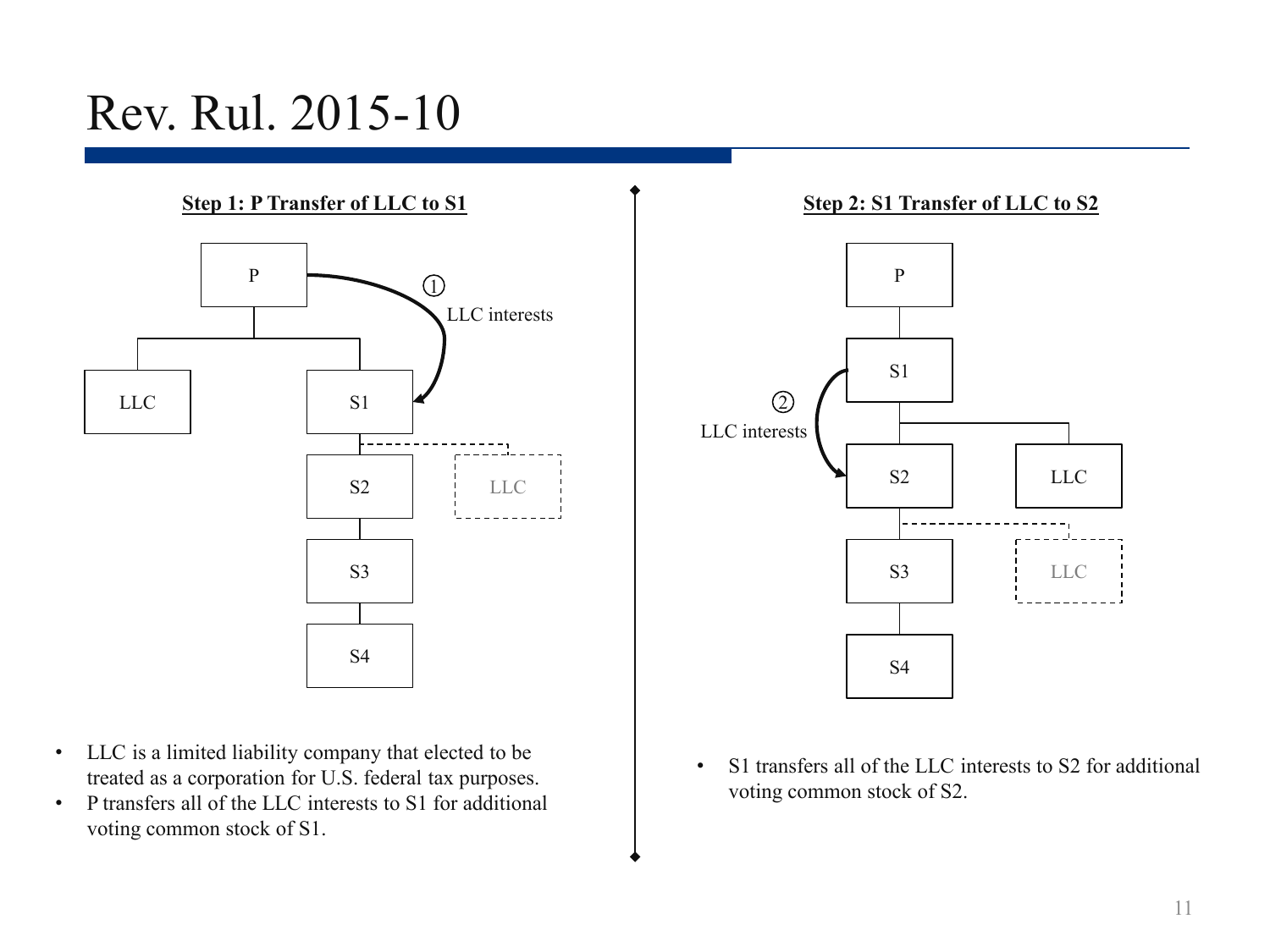### Rev. Rul. 2015-10 (cont'd)



• S2 transfers all of the LLC interests to S3 for additional voting common stock of S3.

#### **Step 3: S2 Transfer of LLC to S3 Step 4: LLC Entity Classification Election**



- LLC elects to be treated as a disregarded entity for U.S. federal tax purposes effective at least one day following Step 3.
- S3, through LLC as a branch, will continue the historical business of LLC.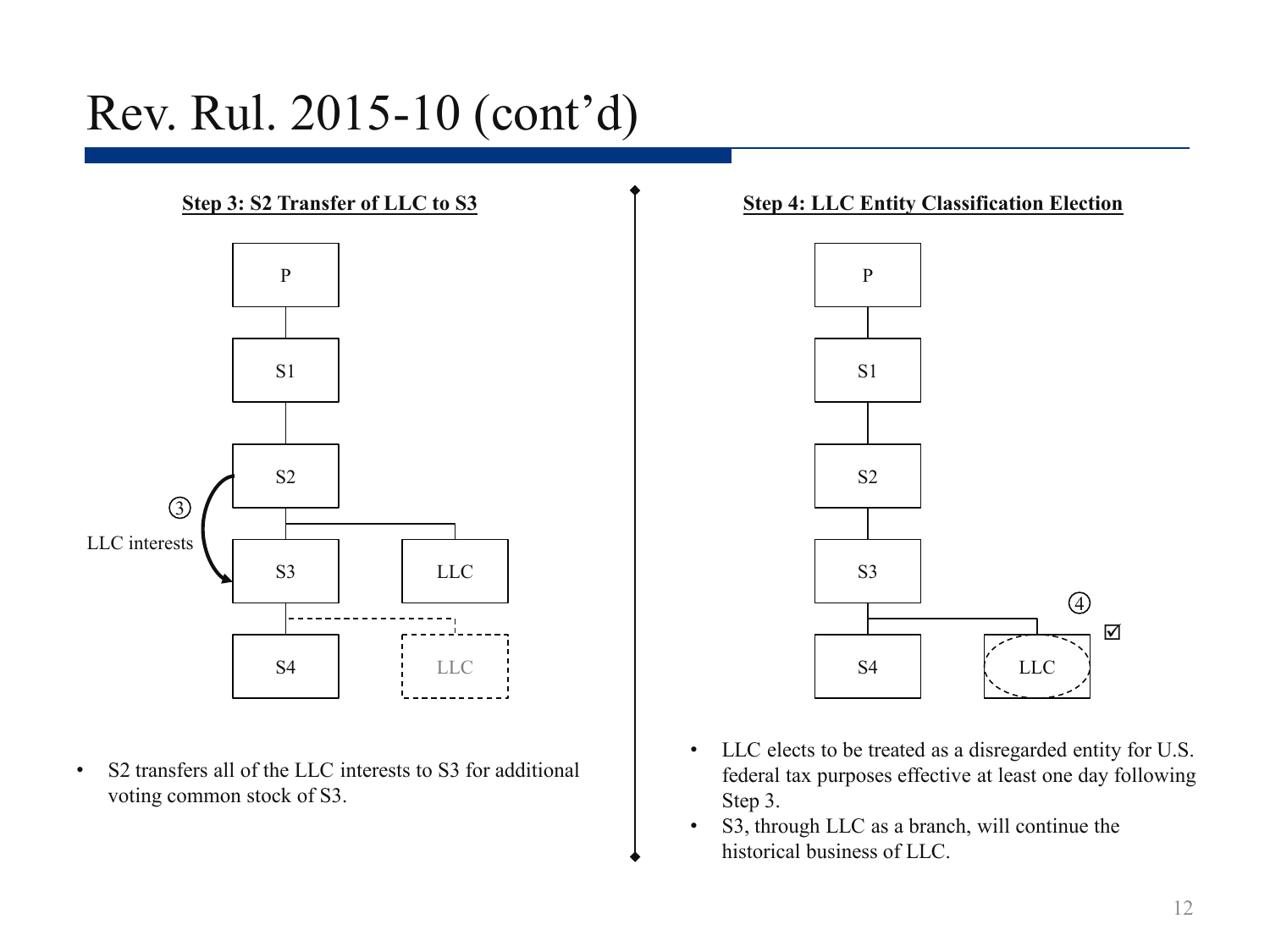#### **Analysis:**

- A transfer of stock can be respected as a section 351 exchange even if it is followed by subsequent transfers of the property as part of an integrated plan. *See* Rev. Rul. 77-449; Rev. Rul. 83-34; Rev. Rul. 2003-51.
- A transfer of property in an exchange otherwise described in section 351 will not qualify as a section 351 exchange if, for example, a different treatment is warranted to reflect the substance of the transaction as a whole. *See* Rev. Rul. 54-96; Rev. Rul. 70-140.
- P's transfer to S1 and S1's transfer to S2 satisfy the formal requirements of section 351, and the transaction as a whole does not require the transfers to be treated other than in accordance with their form.
- S2's transfer of LLC to S3 in a section 351 exchange followed by LLC's deemed liquidation is more properly characterized as a reorganization to the extent it so qualifies. *See* Rev. Rul. 67-274, Rev. Rul. 2004-83.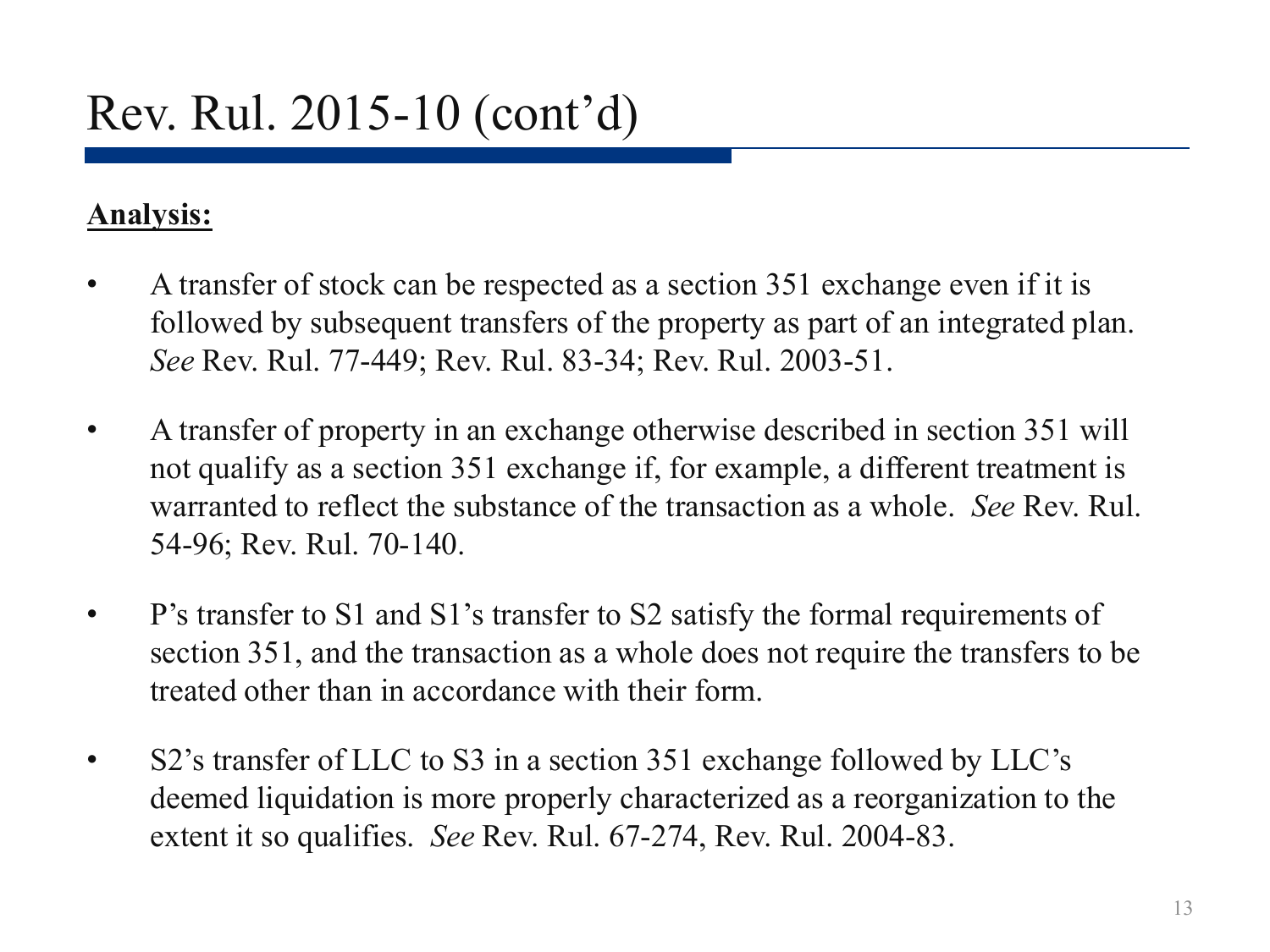#### **Conclusions:**

- P's transfer of the LLC interests to S1 for additional S1 stock is an exchange "governed by" section 351.
- S1's transfer of the LLC interests to S2 for additional S2 stock is an exchange "governed by" section 351.
- S2's transfer of the LLC interests to S3, together with the election by LLC to be treated as a disregarded entity for U.S. federal tax purposes, qualifies as a D reorganization.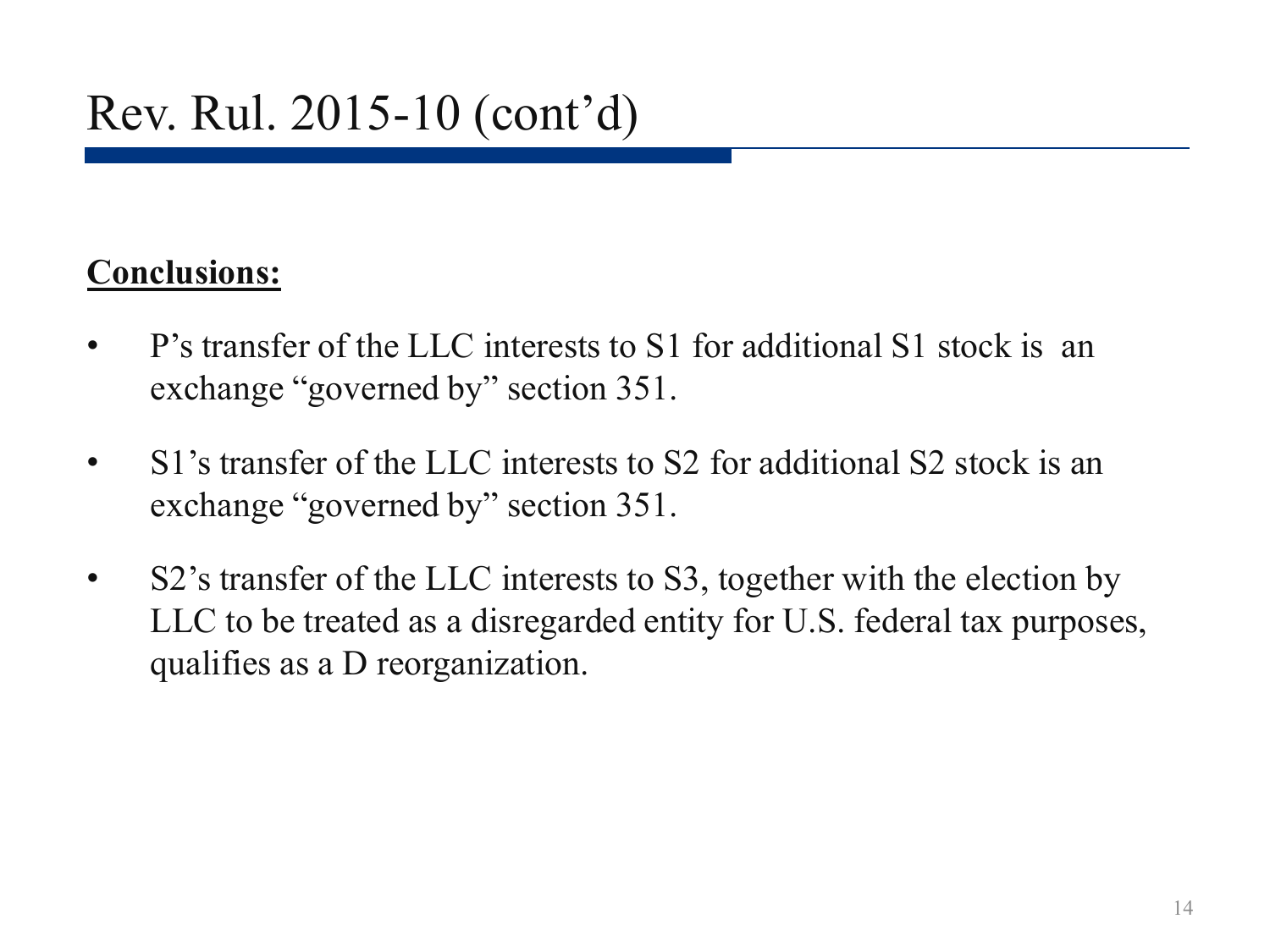### **Questions**

- Why was Rev. Rul. 78-130 revoked instead of obsoleted?
- Why do the rulings conclude that the stock drops are "governed by" section 351? Could they also be B reorganizations?
- The rulings factually provide that stock was issued by the transferee in each exchange. Would the result change if stock, in form, was not issued?
	- o If the stock drop is a B reorganization, there may be basis implications in certain fact patterns. *See* Treas. Reg. section 1.358-2(a)(2)(viii).
- Why was S4 included in the facts of Rev. Rul. 2015-10?
- If the final step in Rev. Rul. 2015-10 had not qualified as a D reorganization, would it be characterized as a section 351 exchange followed by a section 332 liquidation?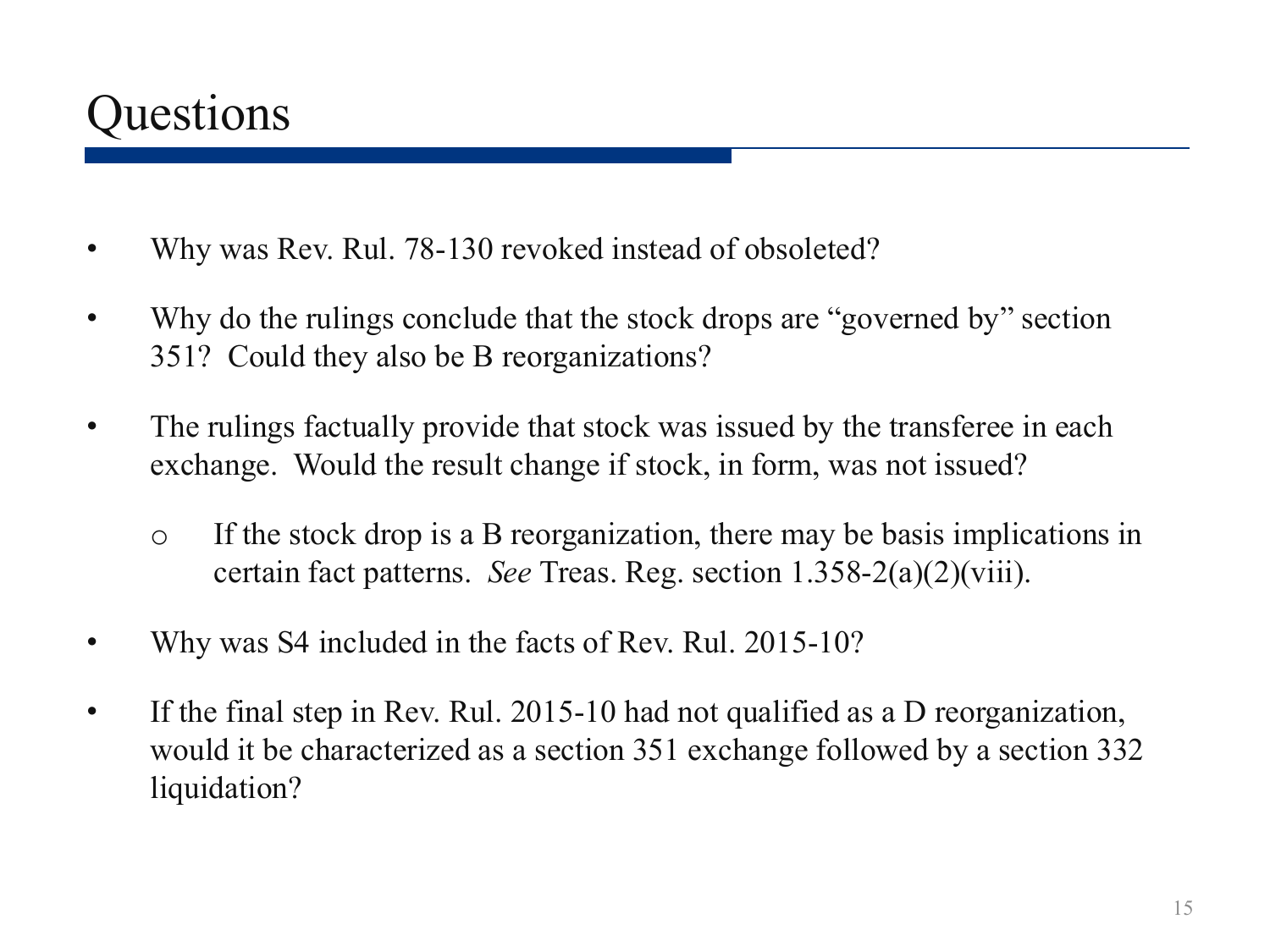- The Service concluded that S2's transfer of the LLC interests to S3, followed by LLC's check-the-box ("CTB") election effective *no earlier than the following day*, qualifies as a D reorganization.
- Treas. Reg. section 301.7701-3(g)(3) provides that the deemed liquidation in a CTB election occurs "immediately before the close of the day before the election is effective."
- Does Rev. Rul. 2015-10 provide any guidance in a situation where the stock transfer preceding the CTB election also occurs at the end of the day before the CTB election is to be effective, as a result of either local law or drafting?
	- o Practitioners sometimes recommend that the CTB election be effective no earlier than *two days* after the transfer to avoid this issue.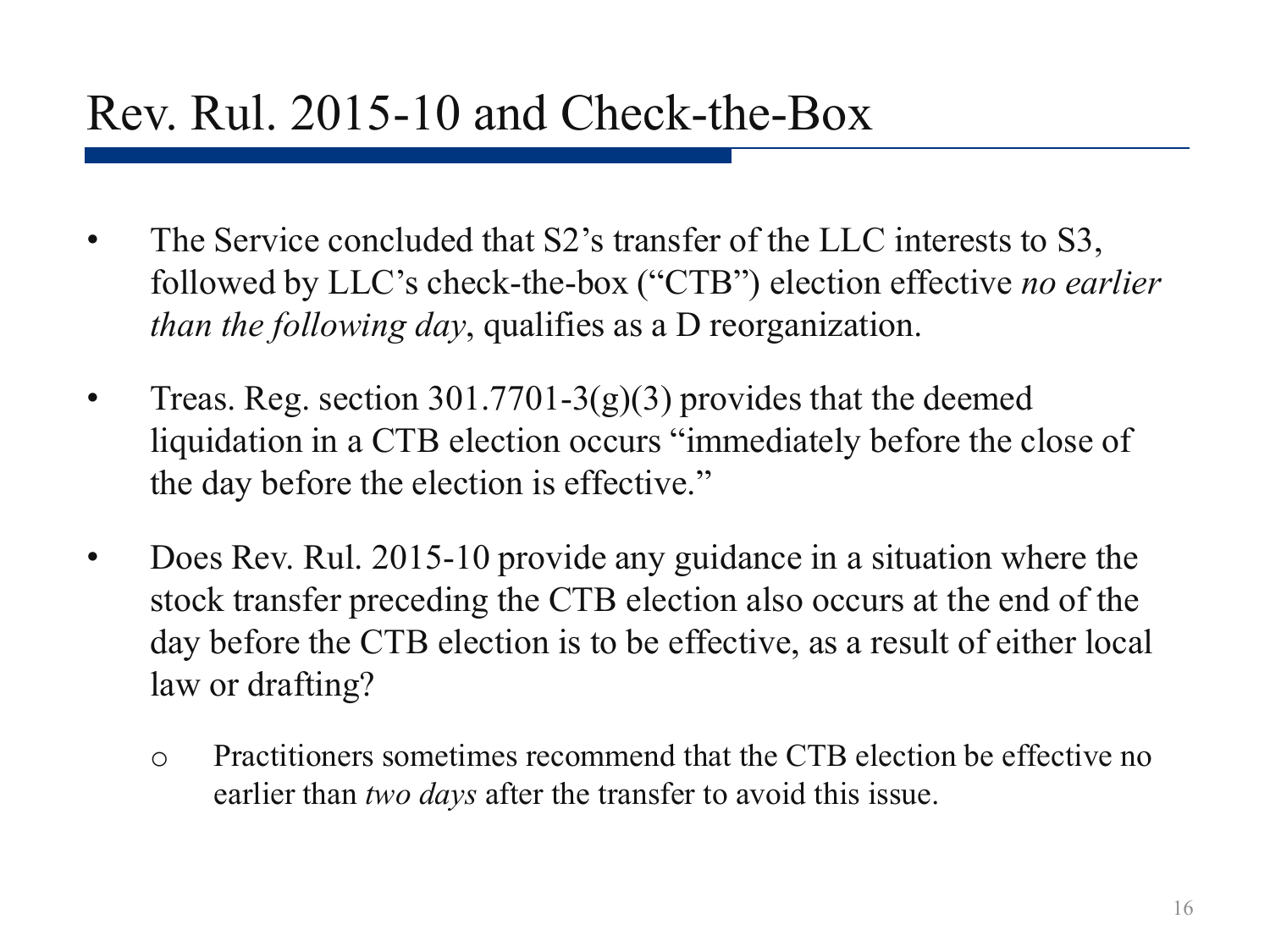## Rev. Rul. 2001-46, Situation 1

**Step 1: X Acquires T via Reverse Subsidiary Merger**



• Y merges into T in a transaction where the T shareholders receive a mix of 70% X voting stock and 30% cash (the Acquisition Merger).

#### **Conclusions:**

- The Acquisition Merger and the Upstream Merger are not treated as a stock acquisition that is a qualified stock purchase followed by a 332 liquidation. No section 338 election is permitted.
- The Acquisition Merger and the Upstream Merger are treated as an acquisition of T's assets through a single statutory merger of T into X that qualifies as an A reorganization.



As part of the same plan as the Acquisition Merger, T merges into X (the Upstream Merger).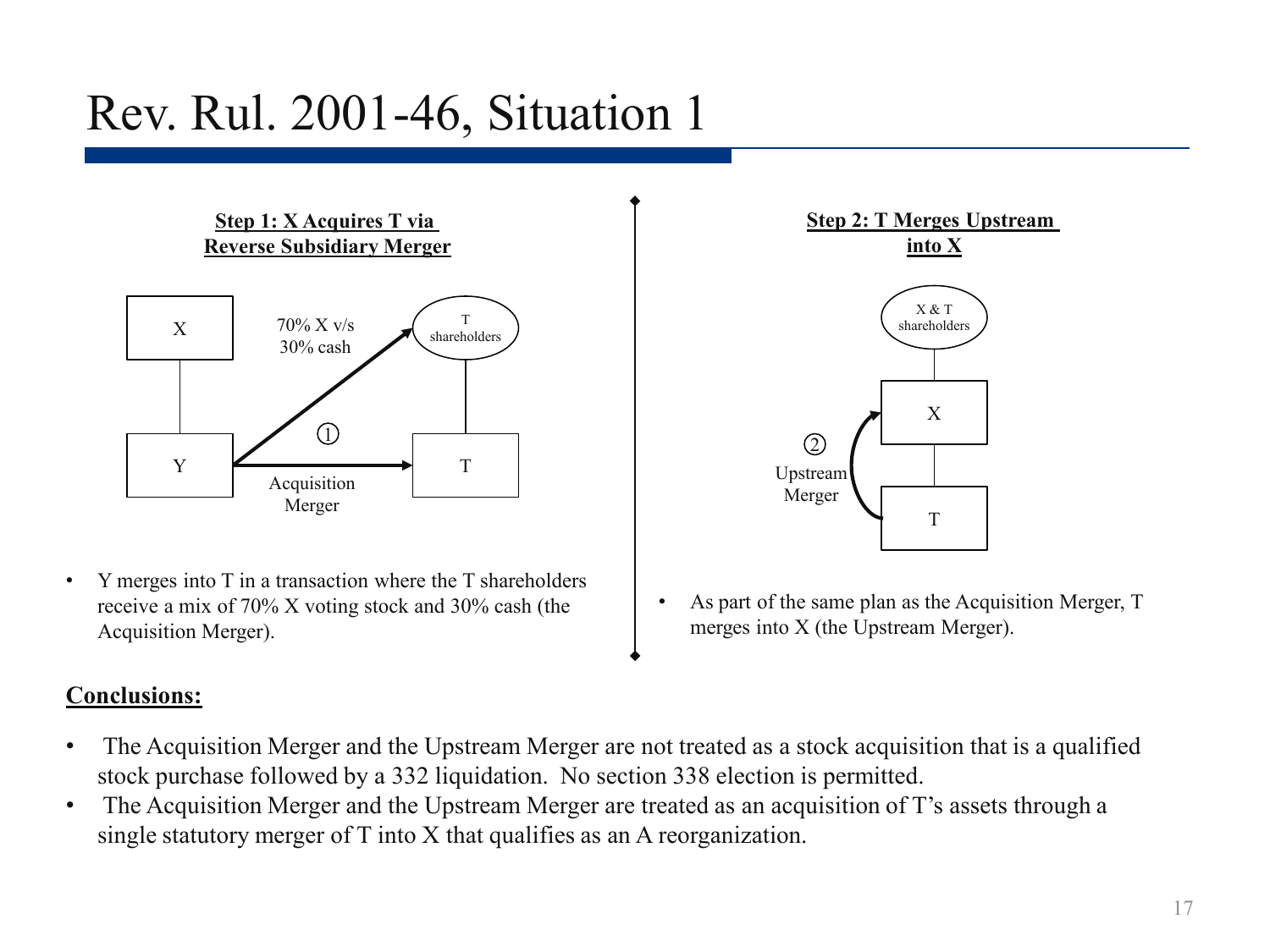## Treas. Reg. section 1.338(h)(10)-1(e), Ex. 13

**Step 1: Y Merges into T**



- P, X, Y, S, and T are all domestic corporations.
- Y merges into T in a transaction where S receives a mix of 50% cash and 50% P stock.



- T merges into X.
- Assumes Step 1 did not qualify for section 351 treatment.
- Absent application of the step transaction doctrine, Step 1 would be treated as a QSP (*see, e.g.*, Rev. Rul. 90-95) and Step 2 would be treated as a D reorganization.
- The regulation states that "absent the application of [Treas. Reg. section  $1.338(h)(10)$ -1(c)(2)], the step transaction doctrine would apply to treat P's acquisition of the T stock and T's merger into X as an acquisition by X of T's assets in a reorganization described in section 368(a)."
- Following the revocation of Rev. Rul. 78-130, is Step 1 a taxable exchange and Step 2 a D reorganization?
- Are Rev. Ruls. 2015-9 and 2015-10 limited to multi-step transactions where the first step is a section 351 exchange? A non-recognition transaction?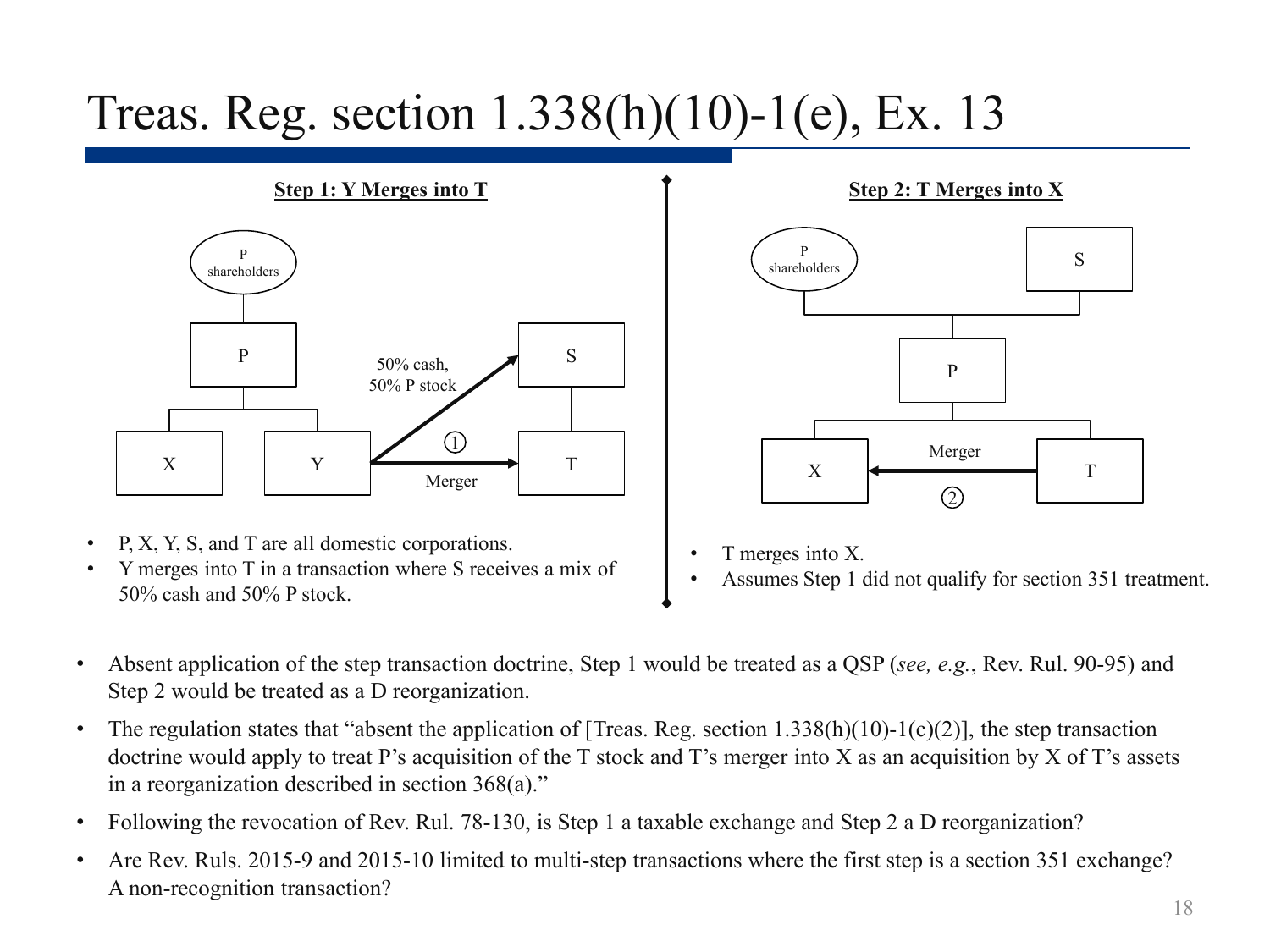## Rev. Rul. 73-16

**Step 1: Y Acquires X**



• Y acquires all of the X stock solely for Y voting stock.

#### **Conclusions:**

- Z's acquisition of the Y stock in Step 2 is a B reorganization.
- The receipt and surrender of Y stock by X shareholders is disregarded. Y is treated as acquiring all of the X stock for Z stock in a triangular B reorganization.

#### **Question**

• What, if any, is the impact of Rev. Ruls. 2015-9 and 2015-10 on Rev. Rul. 73-16?



• Z acquires all of the Y stock solely for Z voting stock.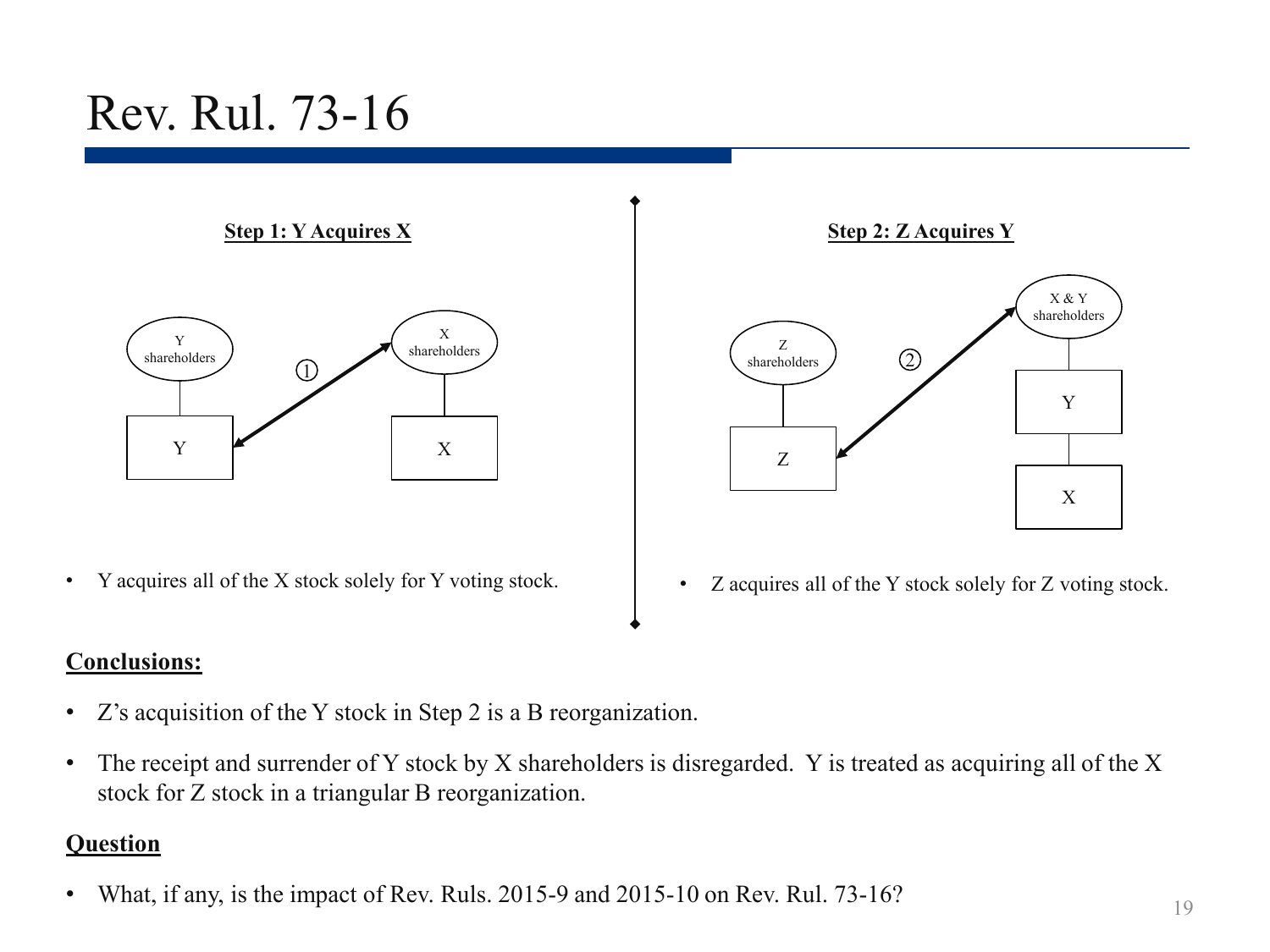### Rev. Rul. 70-140

**Step 1: A Contributes Assets to X**



• A transfers the sole proprietorship to X in exchange for additional shares of X stock.

#### **Conclusions:**

- The receipt by A of additional X stock in Step 1 is transitory and without substance.
- A is treated as directly transferring the sole proprietorship assets and the X stock to Y in exchange for Y stock. The transfer of sole proprietorship assets is a taxable exchange. The transfer of the X stock to Y solely for Y stock is a B reorganization.



• As part of a plan as Step 1, A transfers all of his X stock to Y solely in exchange for voting common stock of Y, which is widely held.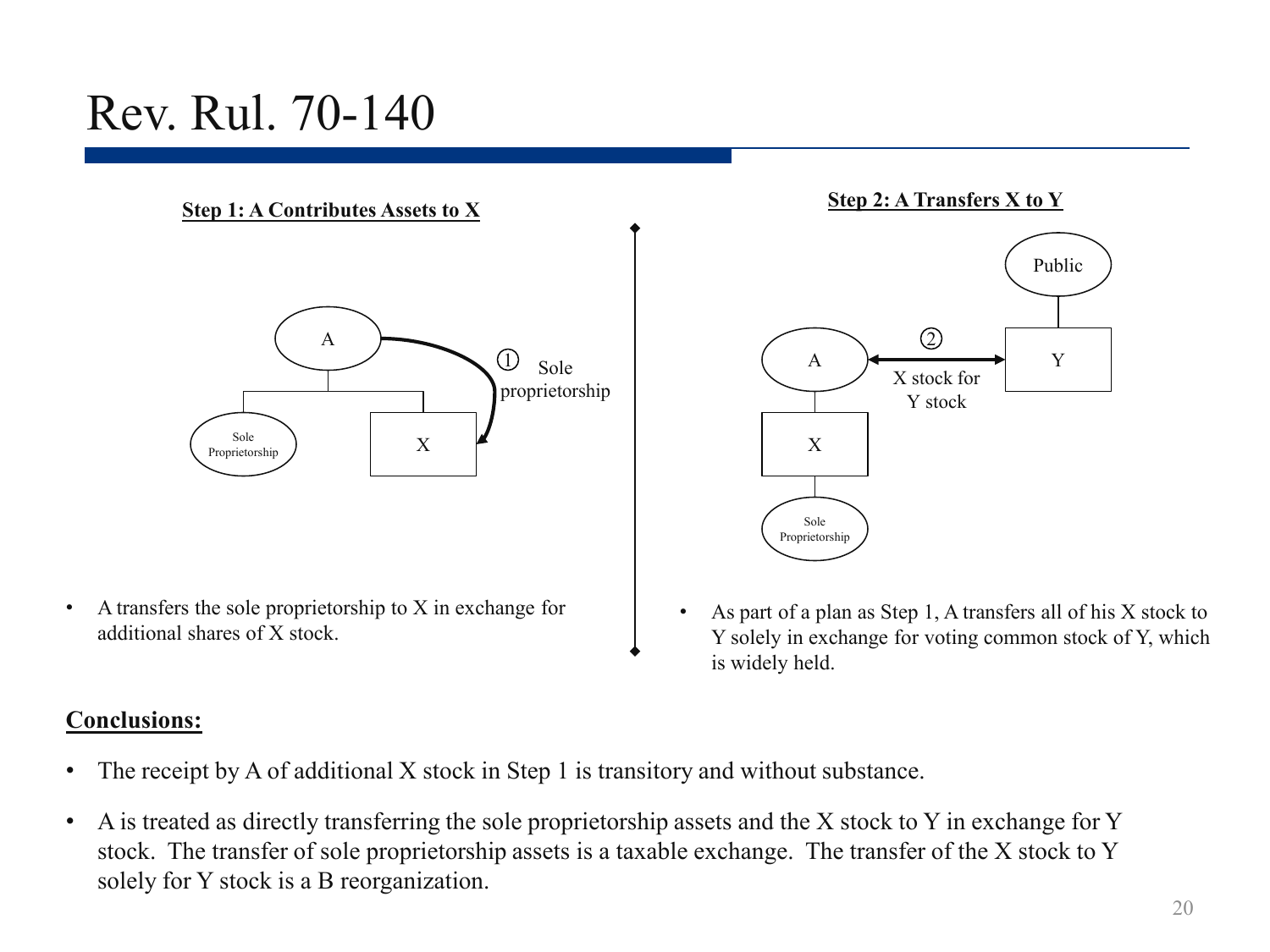### Rev. Rul. 2003-51



• W forms Z and transfers all of its Business A1 assets to Z in exchange for all of the stock of Z.



- W transfers all of the Z stock to Y in exchange for Y stock.
- X simultaneously contributes \$30x of cash to Y.
- Immediately after this Step 2, W owns 40% of the Y stock and X owns 60% of the Y stock.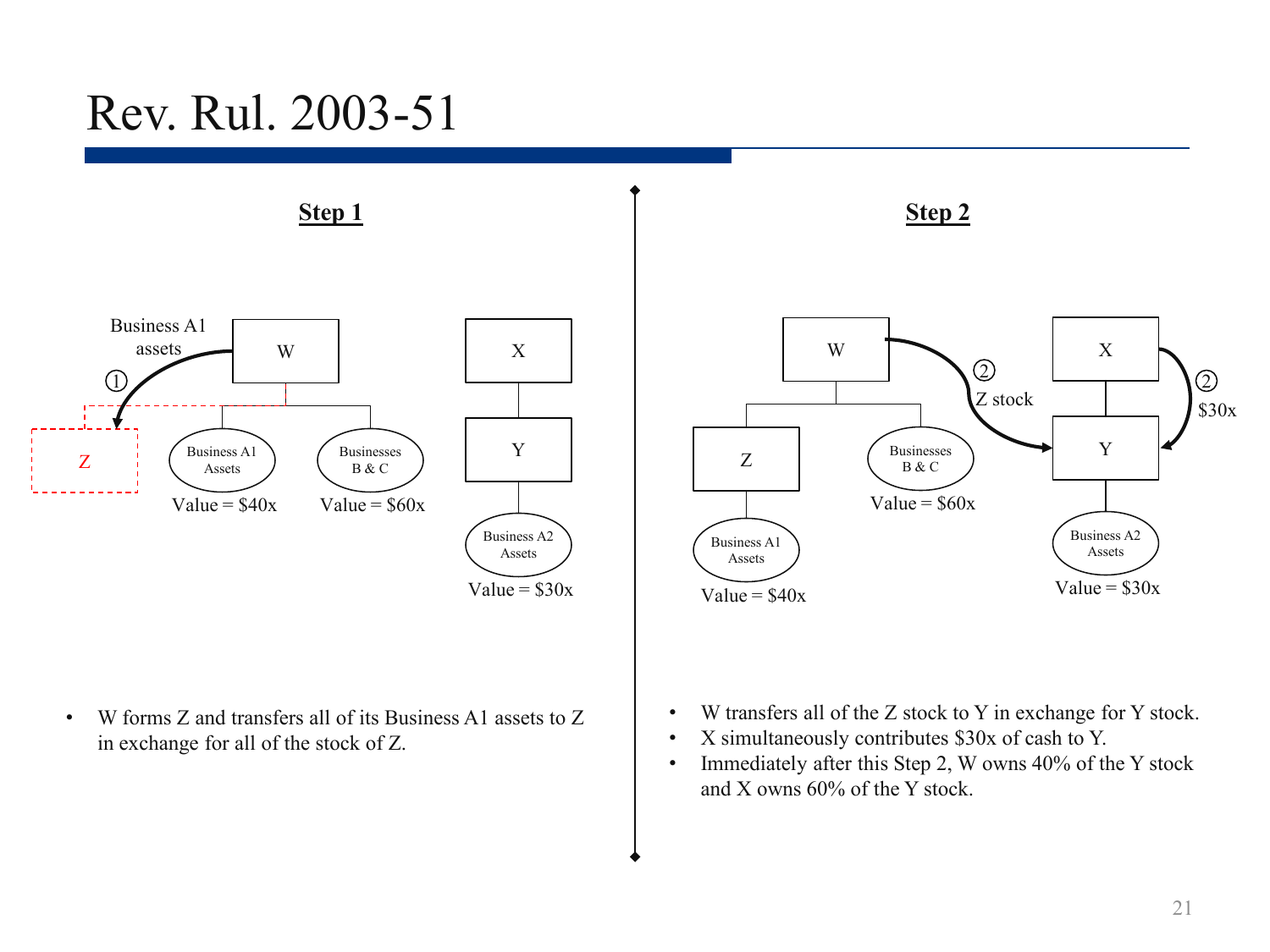## Rev. Rul. 2003-51 (cont'd)

**Step 3**



- Y contributes its Business A2 assets and \$30X to Z.
- Step 1-3 are all executed pursuant to a binding commitment.

#### **Conclusions:**

• The Step 1 transfer of Business A1 assets from W to Z qualifies as a section 351 exchange even though, as part of the same binding commitment, W transfers the Z stock to Y simultaneously with a transfer of assets by X to Y, immediately after which W and X are in control of Y.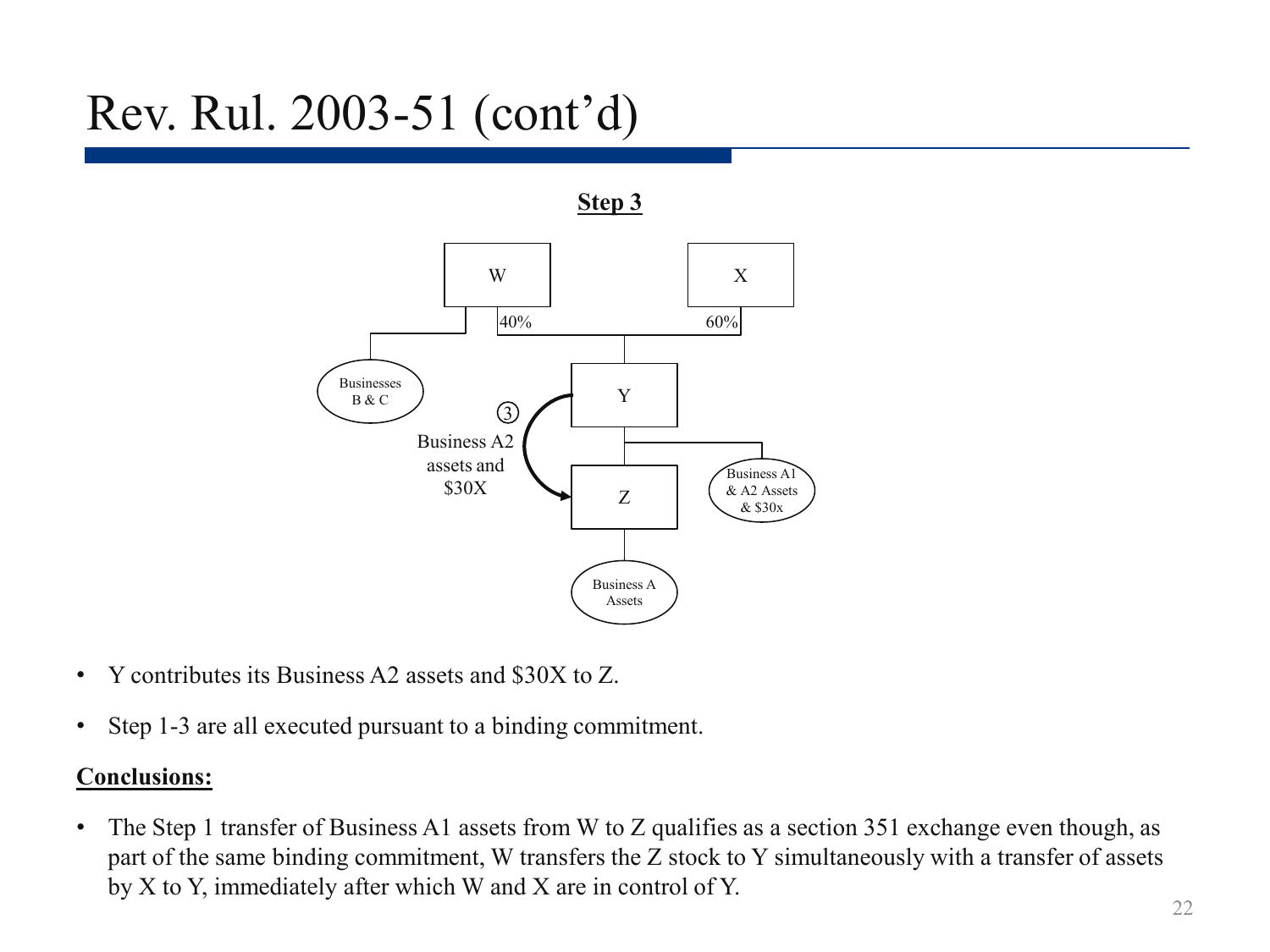## PLR 201506008

#### **Step 1: Contribution of Assets to Corp C**



- Partnership A, Corp A, and New Investors transfer assets to Corp C solely in exchange for Corp C stock.
- The taxpayer represented that Step 1 qualified for section 351 treatment.

#### **Step 2: Contribution of Corp C Stock to P'Ship B**



- Pursuant to a pre-existing binding plan, New Investors, Corp A, and Partnership A transfer the Corp C stock received in Step 1 to Partnership B solely in exchange for Partnership B interests.
- The taxpayer represented that Step 2 qualified for section 721 treatment.

#### **Rulings:**

- Step 1 qualifies for tax-free treatment under section 351.
- Step 2 did not prevent Step 1 from satisfying the requirements of section 351.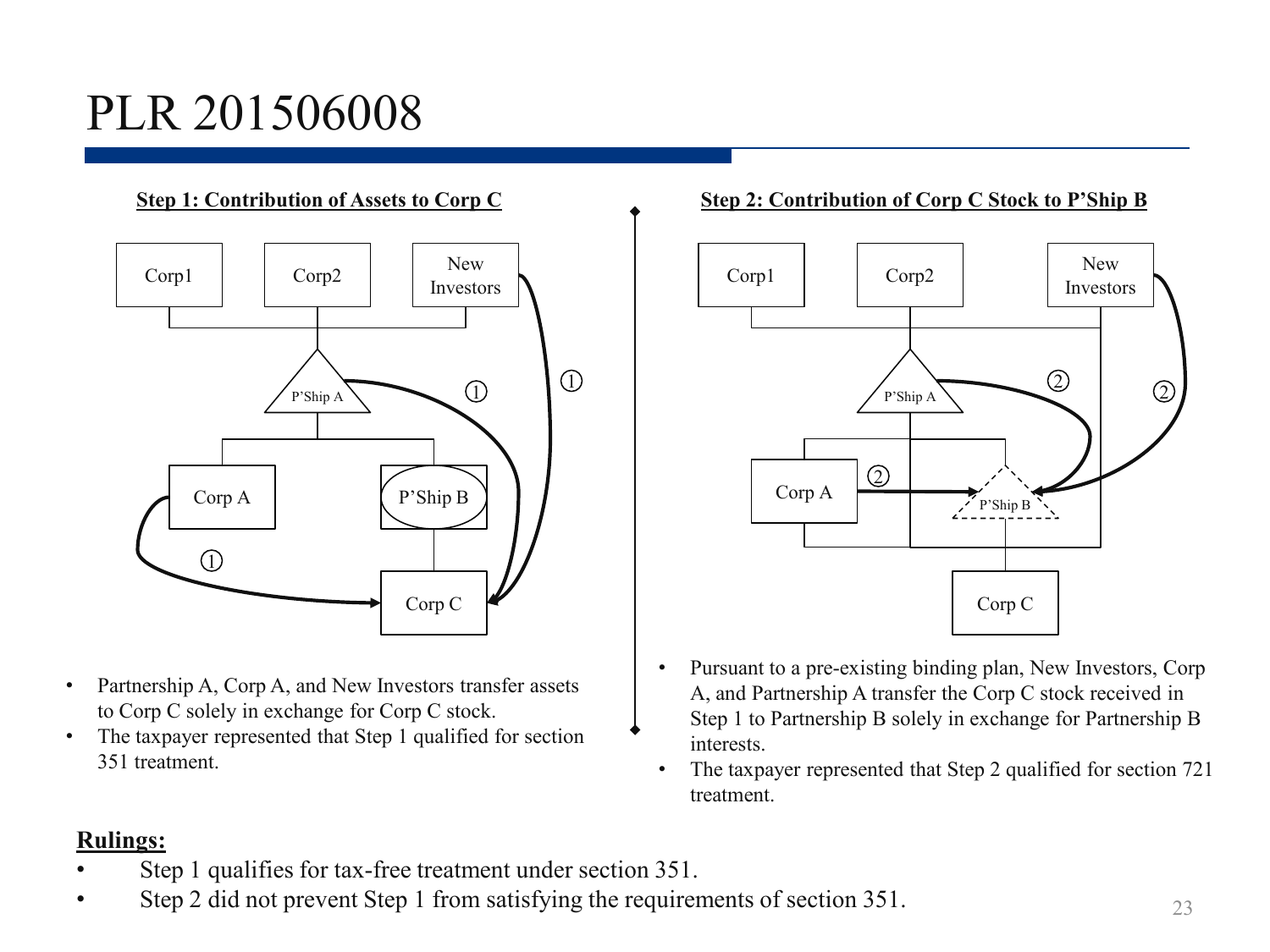### Rev. Rul. 77-449



- P, S1, and S2 are U.S. corporations.
- P transfers machinery to S1 for additional shares of S1 stock, and S1 transfers the machinery to S2 solely for additional shares of S2 stock.
- S2 retains the machinery for use in its trade or business.

#### **Conclusions:**

• Each transfer is treated as a separate section 351 exchange. *See also* Rev. Ruls. 83-34, 83-156.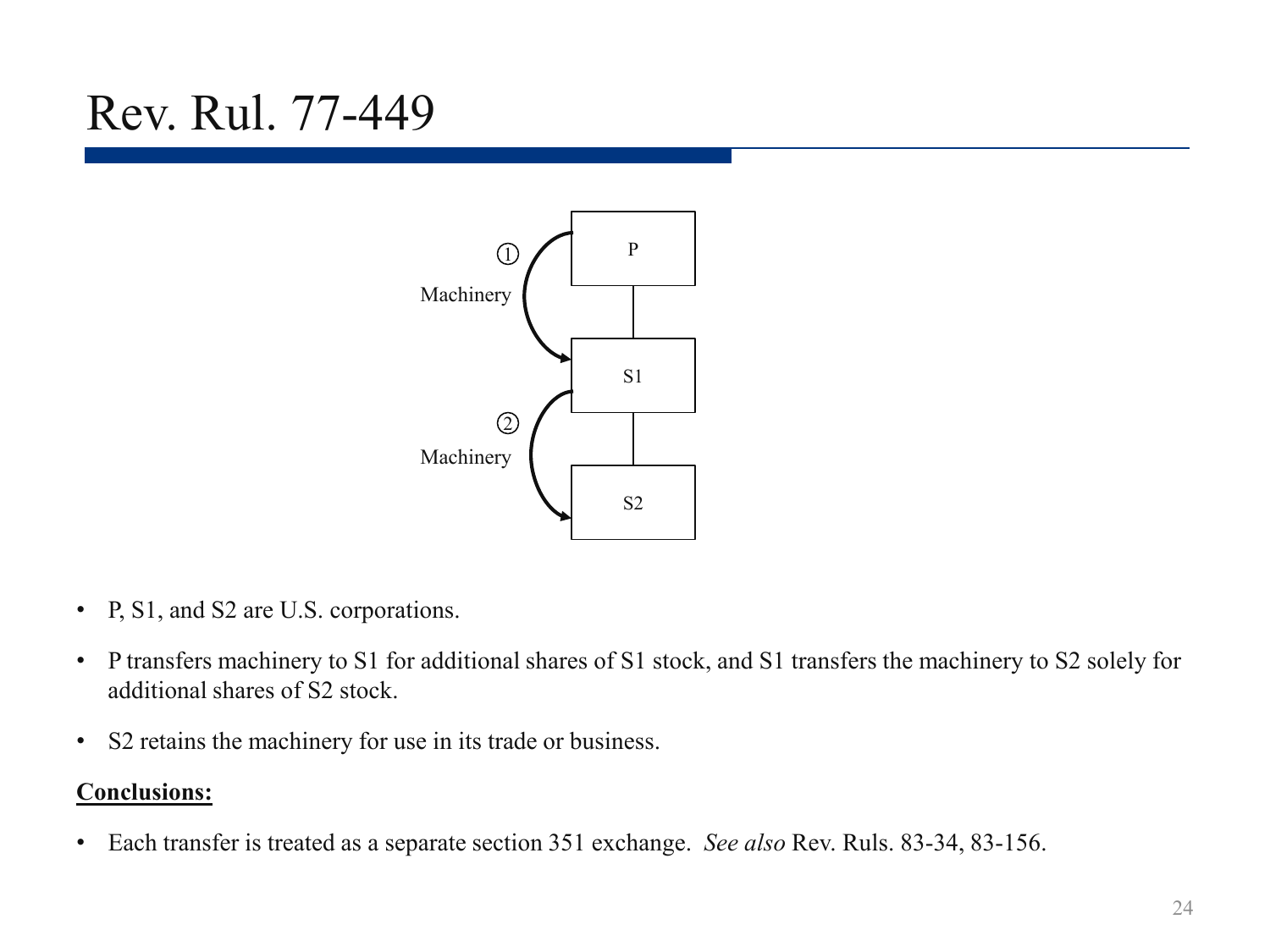### Rev. Rul. 83-156



- 1. P transfers certain property to S-1.
- 2. S-1 sets up Branch B to use the assets in a business operation.
- 3. S-1 incorporates Newco, which borrows operating funds from a bank.



• S-1 and Newco form PRS. Newco contributes cash borrowed in Step 3 to PRS and S-1 contributes Branch B to PRS.

#### **Conclusions:**

- The transfer of certain property from P to S-1 in Step 1 is treated as a section 351 exchange.
- The transfer of cash and Branch B from Newco and S-1, respectively, to PRS in Step 4 is treated as a section 721 exchange.
- Amplifies Rev. Rul. 77-449.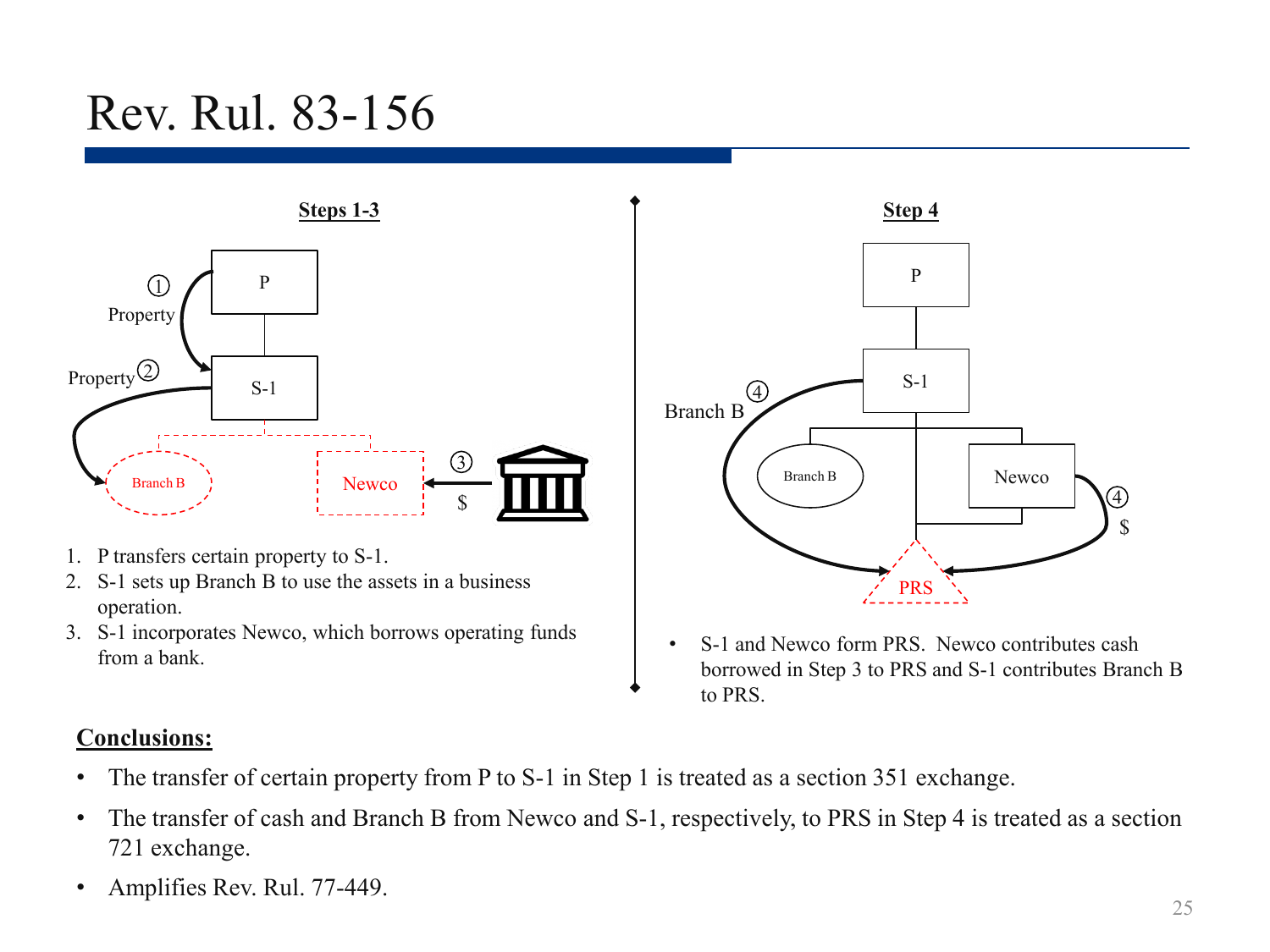#### Extension of Rev. Rul. 83-156?



- 1. X transfers an asset to Y for all of the Y stock.
- 2. Y transfers the asset to PRS for a 5% PRS interest. The other 95% PRS interest is held by an unrelated party.
- Is X's transfer of the asset to Y a section 351 exchange?
- Does it matter whether Y "controls" PRS?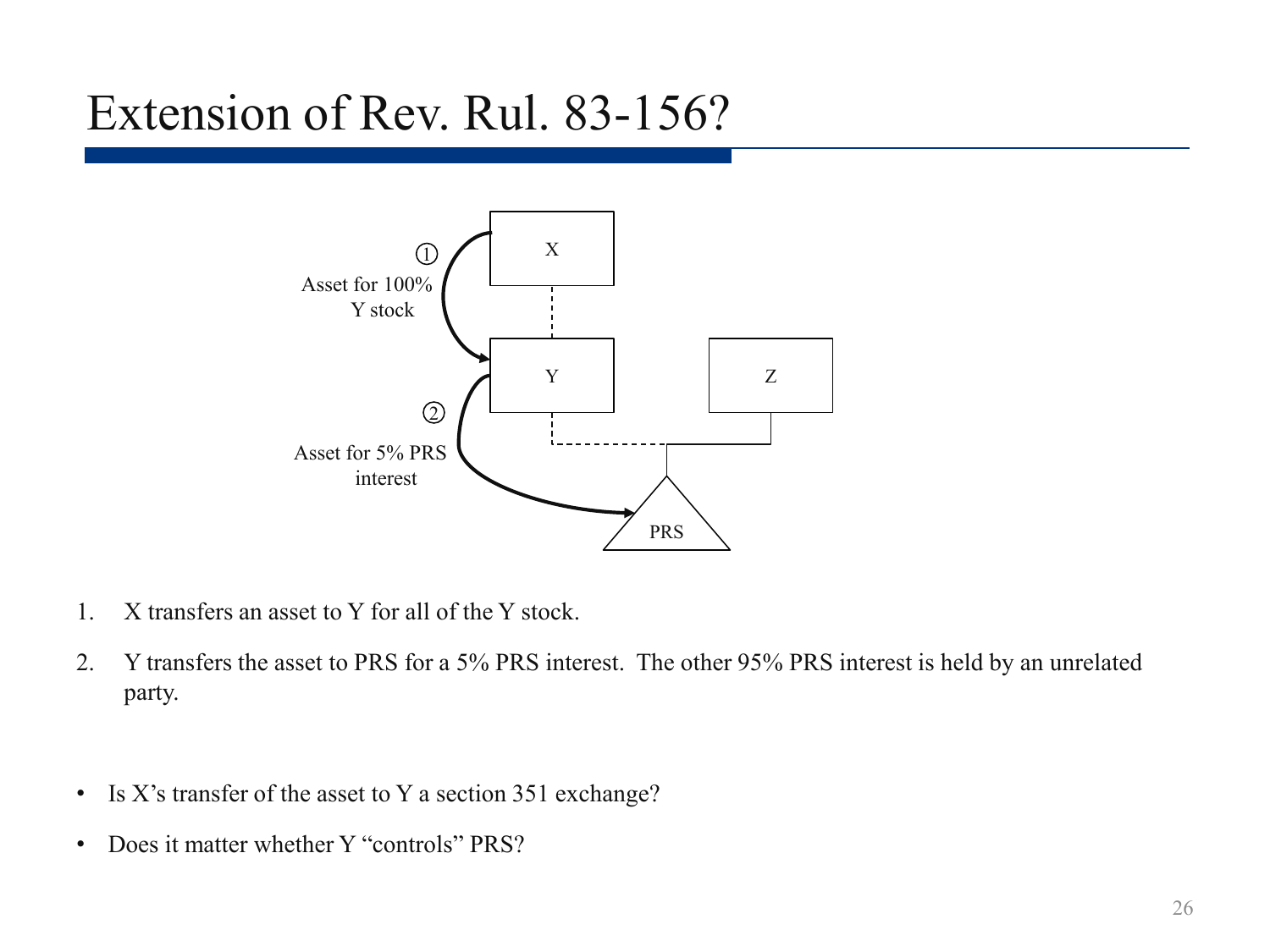### *Resorts International* Example



• A contributes all of its S2 stock to S1.





- S2, S3, and S4 elect to be disregarded entities.
- Under *Resorts International,* the transaction would be treated as cross-chain reorganizations of S2, S3, and S4. Is that still the appropriate result? *Compare* PLR 201406005.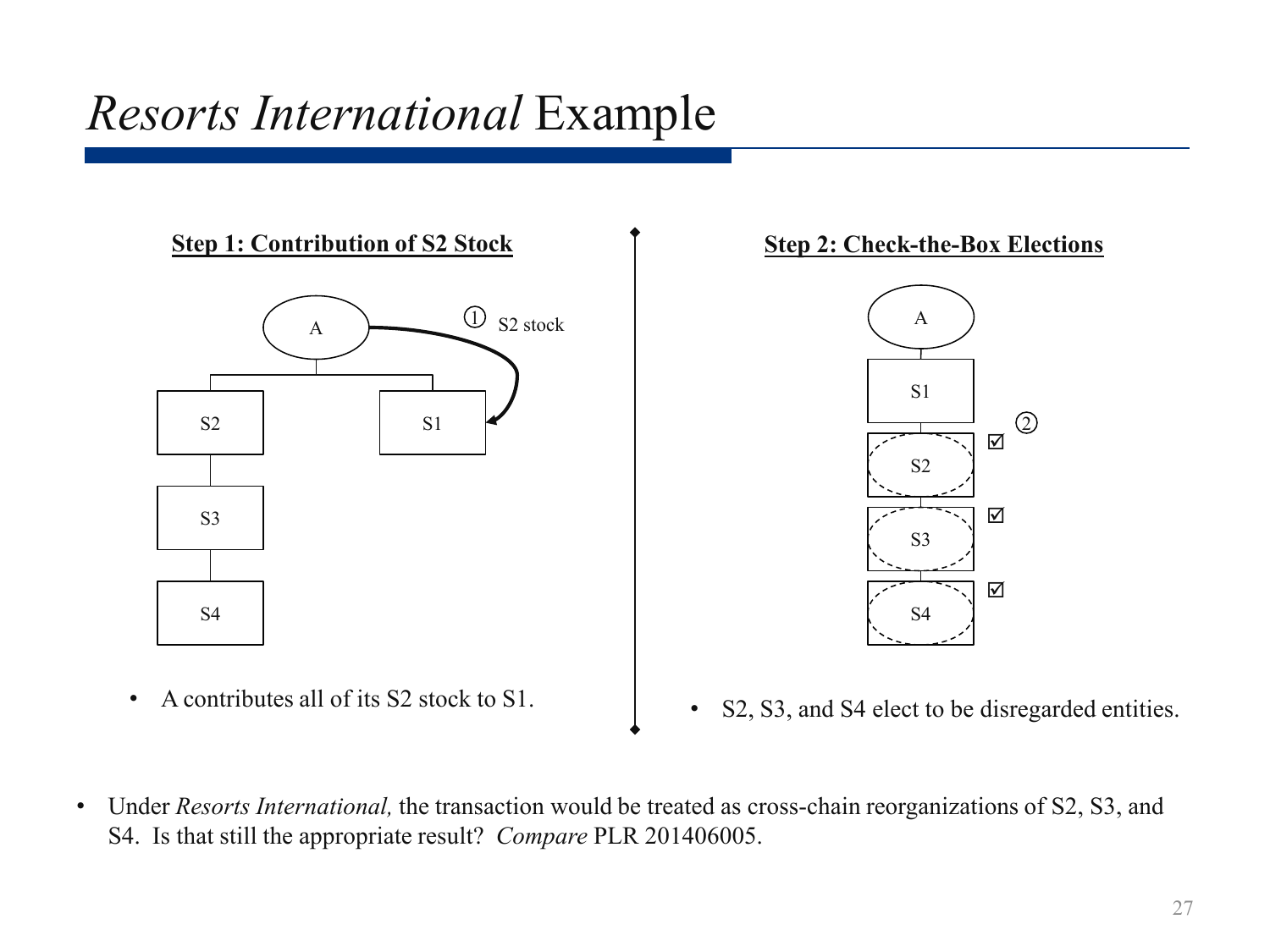# **NEXT DAY RULE & AGENT FOR THE GROUP REGULATIONS**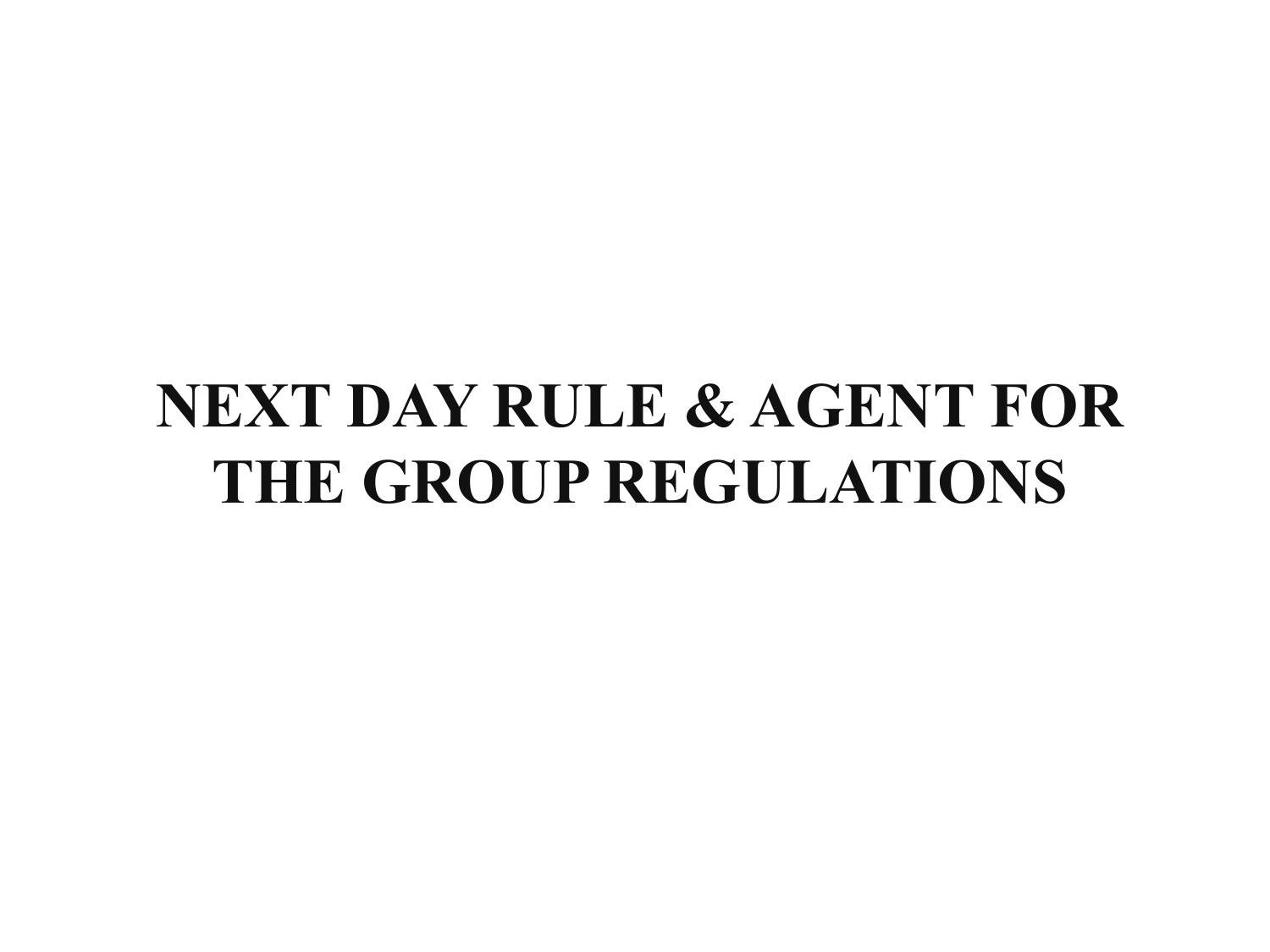## Next Day Rule



- Suppose S sells an asset at 10:00 a.m. resulting in a significant taxable gain.
- Treas. Reg. section  $1.1502-76(b)(1)(ii)(B)$ : "If on the day of S's change in status as a member, a transaction occurs that is properly allocable to the portion of S's day after the event resulting in the change, S and all persons related to S under section 267(b) immediately after the event must treat the transaction for all Federal income tax purposes as occurring at the beginning of the following day. A determination as to whether a transaction is properly allocable to the portion of S's day after the event will be respected if it is reasonable and consistently applied by all affected persons."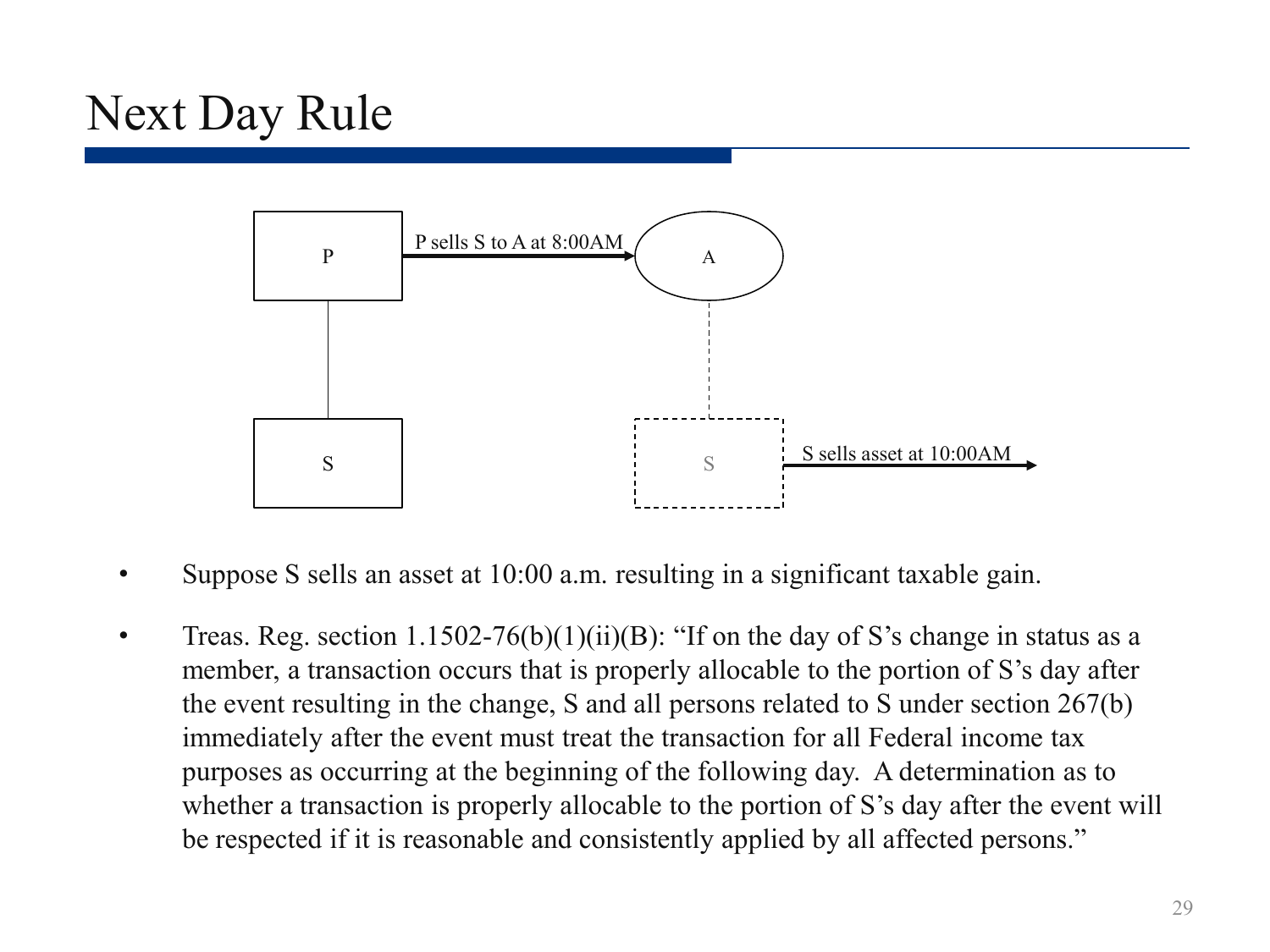## Next Day Rule—Reg. 1.1502-76(b)(1)(ii)(B)

- The factors to be considered include:
	- o Whether income, gain, deduction, loss, and credit are allocated inconsistently;
	- o If the item is from a transaction with respect to S stock, whether it reflects ownership of the stock before or after the event;
	- o Whether the allocation is inconsistent with other requirements under the Code; and
	- o Whether other facts exist, such as a prearranged transaction or multiple changes of S's status.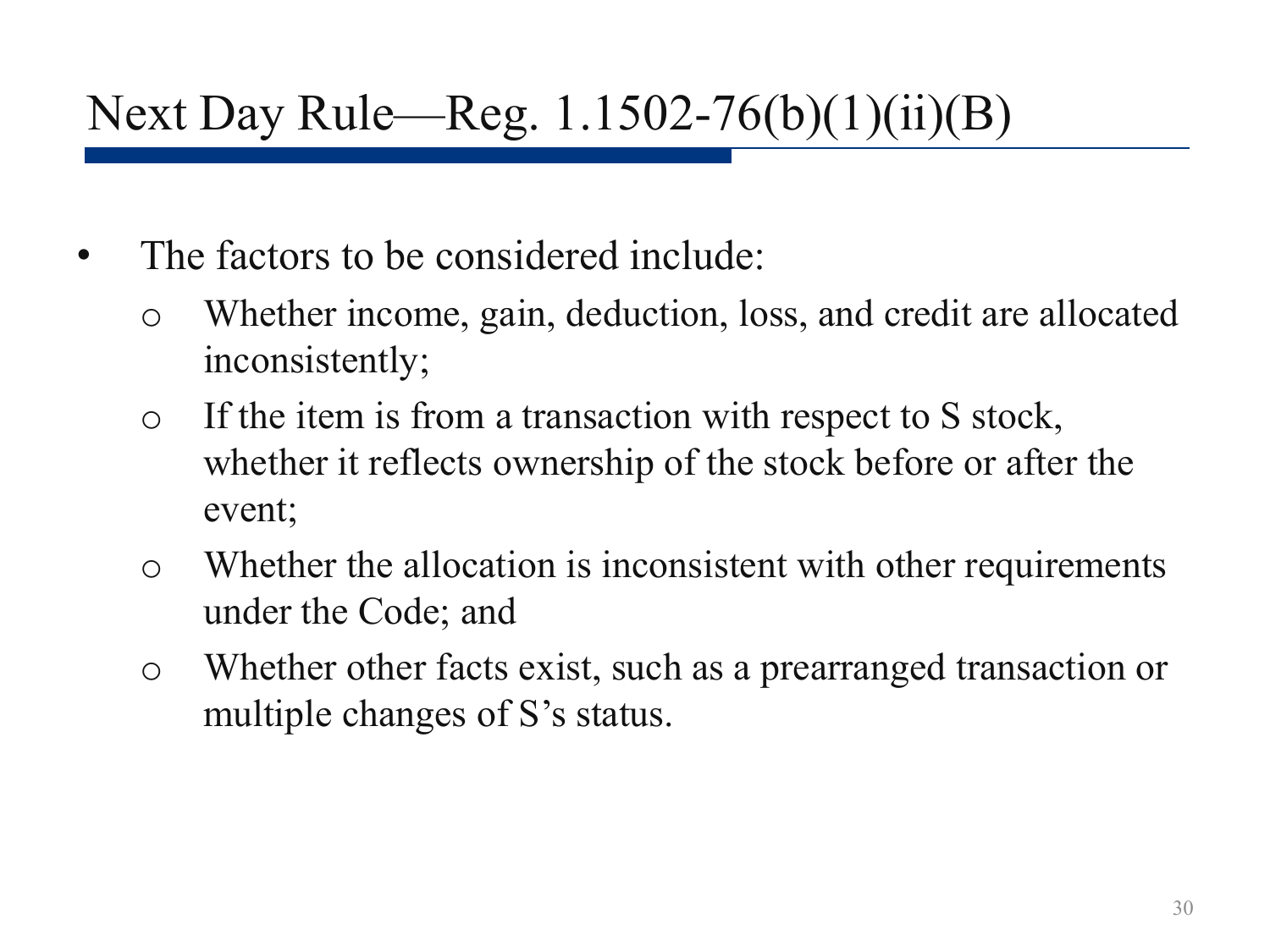### Next Day Rule—GLAM 2012-010

- Stand-alone corporation T was acquired by a consolidated group.
- T incurred the following costs:
	- o Amounts paid to employees for and in cancellation of nonqualified stock options and stock appreciation rights (SARs) in the event of a change in control;
	- o Fees paid to financial advisory and investment banking firms to provide consulting services for T in connection with the acquisition and contingent upon the successful closing of the acquisition; and
	- o Retirement of T bonds at a premium after the acquisition closed.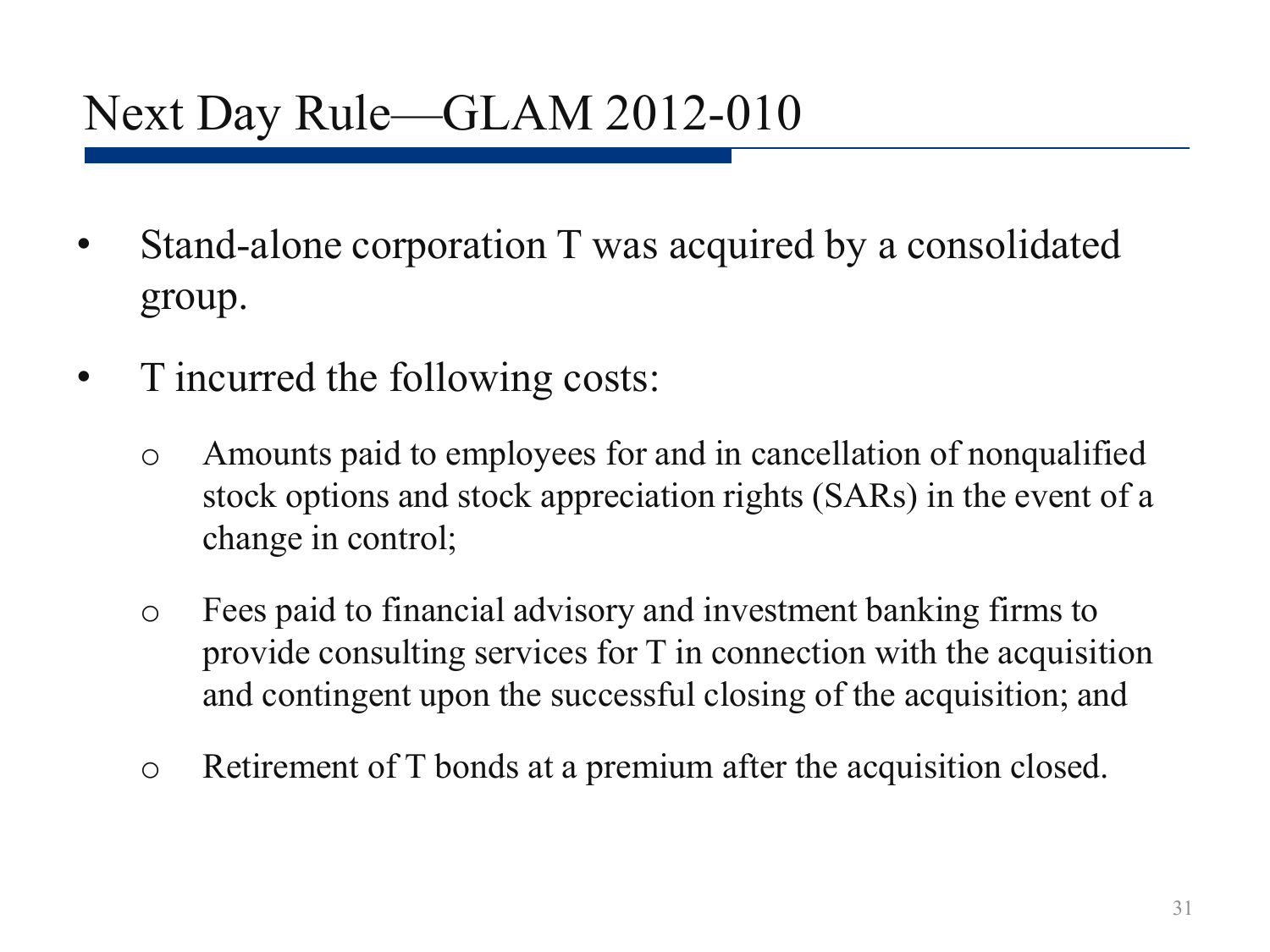## Next Day Rule—GLAM 2012-010 (cont'd)

- The Service concluded that:
	- o The Next Day Rule does not permit the expenses associated with the stock options, the SARs, and the success-based consulting fees to be allocated to the period after the acquisition.
		- **This conclusion was based on the view that these items are not from a transaction** with respect to T stock; rather, they are items from transactions that precede the acquisition and involve the performance of services for T by employees and consultants.
	- o Application of the Next Day Rule may be appropriate for the retirement of T's bonds at a premium.
		- This conclusion was based on the view that the retirement relates to a decision made by T after the closing. The facts provide that in contemplation of the acquisition, A and T agree that T will give the bondholders the opportunity to tender their bonds at a premium by a date before the acquisition date. However, T is not obligated to purchase any of the tendered bonds and does so only after the acquisition.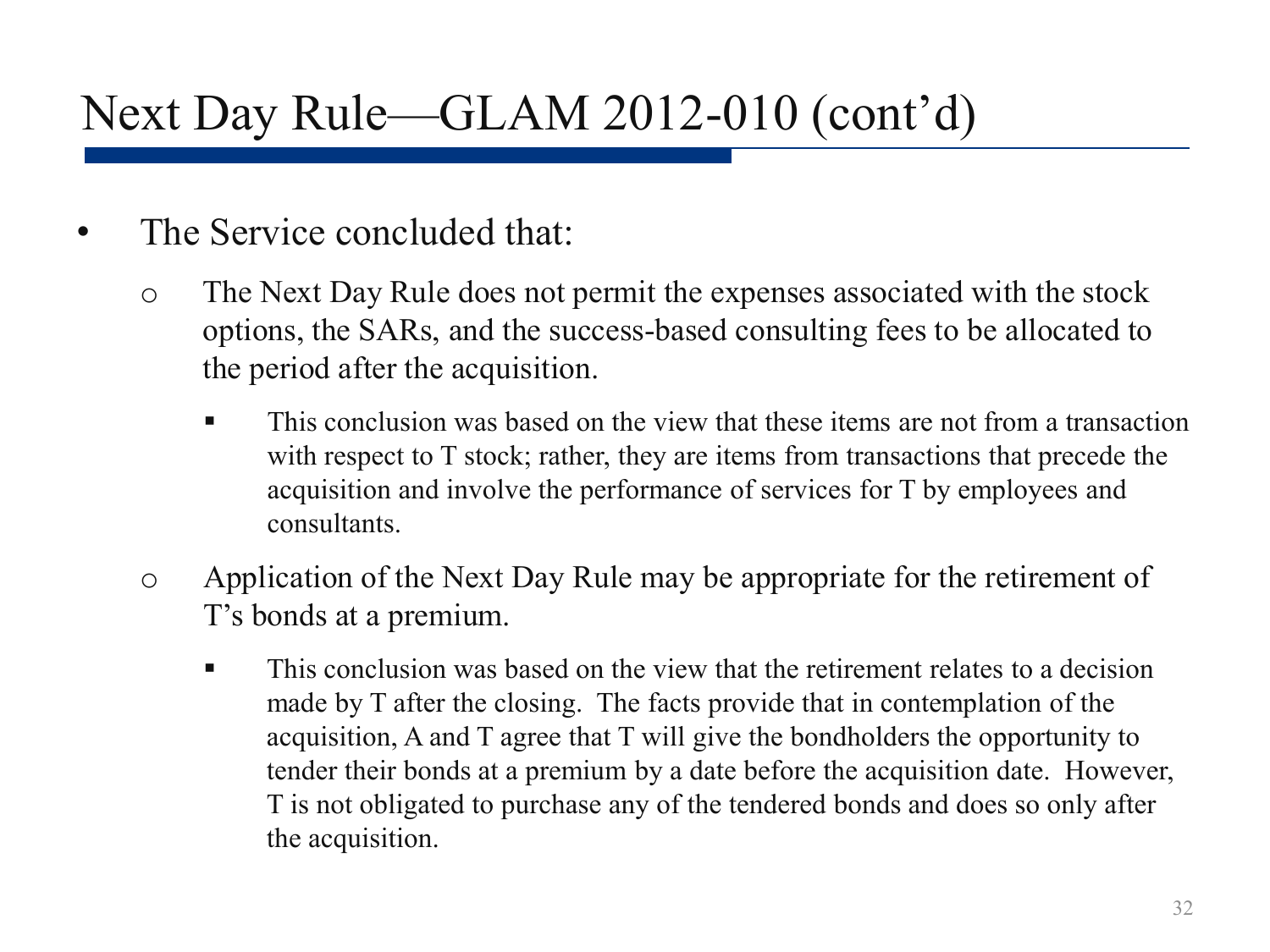#### Proposed Reg. 1.1502-76 - Next Day Rule

- Proposed Next Day Rule:
	- o If an extraordinary item results from a transaction that occurs on the day of S's change in status, but after the events resulting in the change, and that item would be taken into account by S on that day, the transaction resulting in the extraordinary item is treated as occurring at the beginning of the following day for purposes of determining the period in which S must report the item.
	- $\circ$  The next day rule does not apply to any extraordinary item that becomes includible or deductible simultaneously with the event that causes the change in S's status.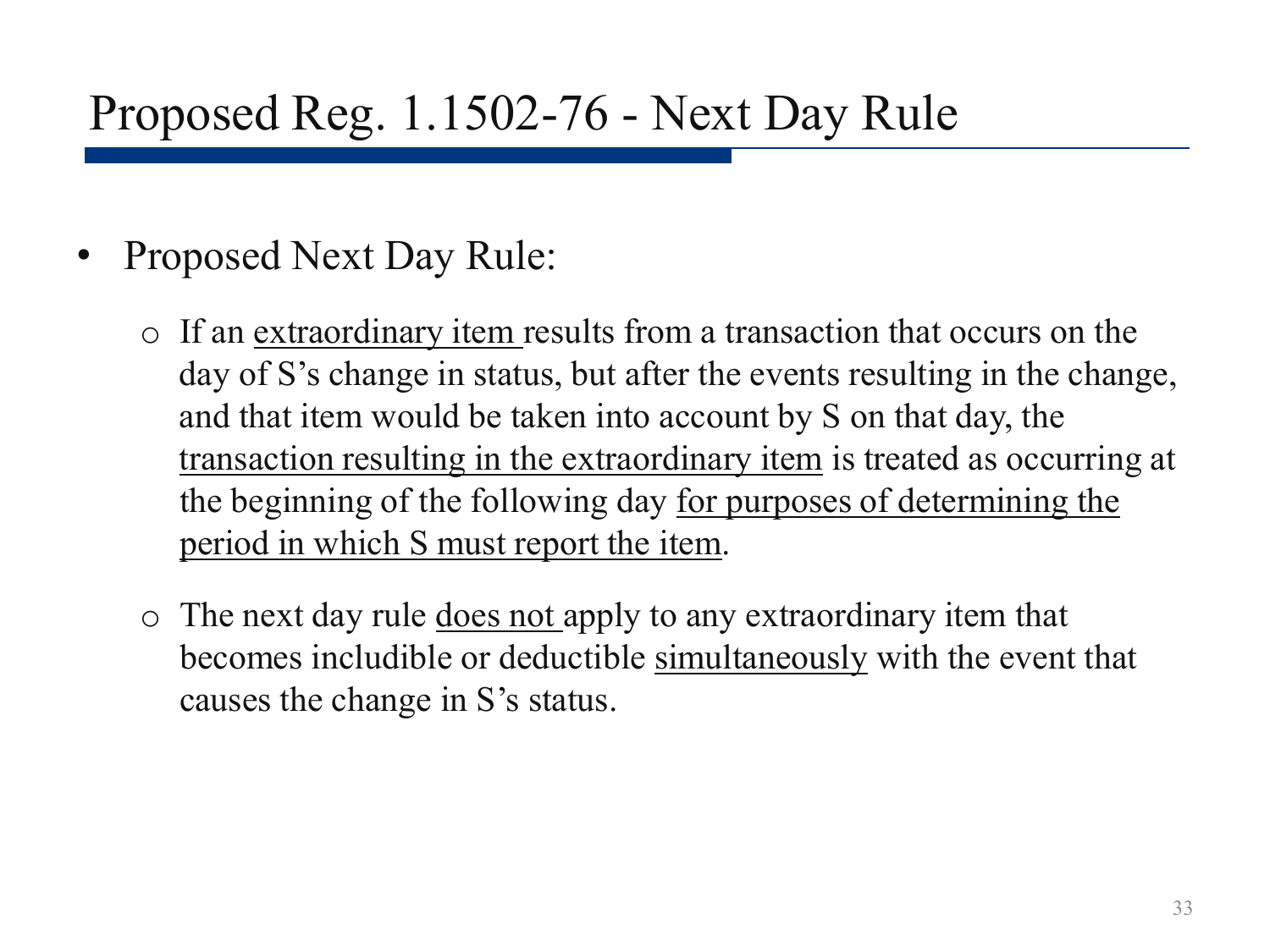#### Proposed Reg. 1.1502-76 - Previous Day Rule

- Previous Day Rule:
	- o The proposed regulations add a Previous Day Rule that mirrors the principles of the Proposed Next Day Rule.
	- $\circ$  The Previous Day Rule requires extraordinary items resulting from the transaction that occur on the termination date (but before or simultaneously with the event causing S's status as an S corporation to terminate) to be allocated to S's tax return for the short period that ends on the previous day.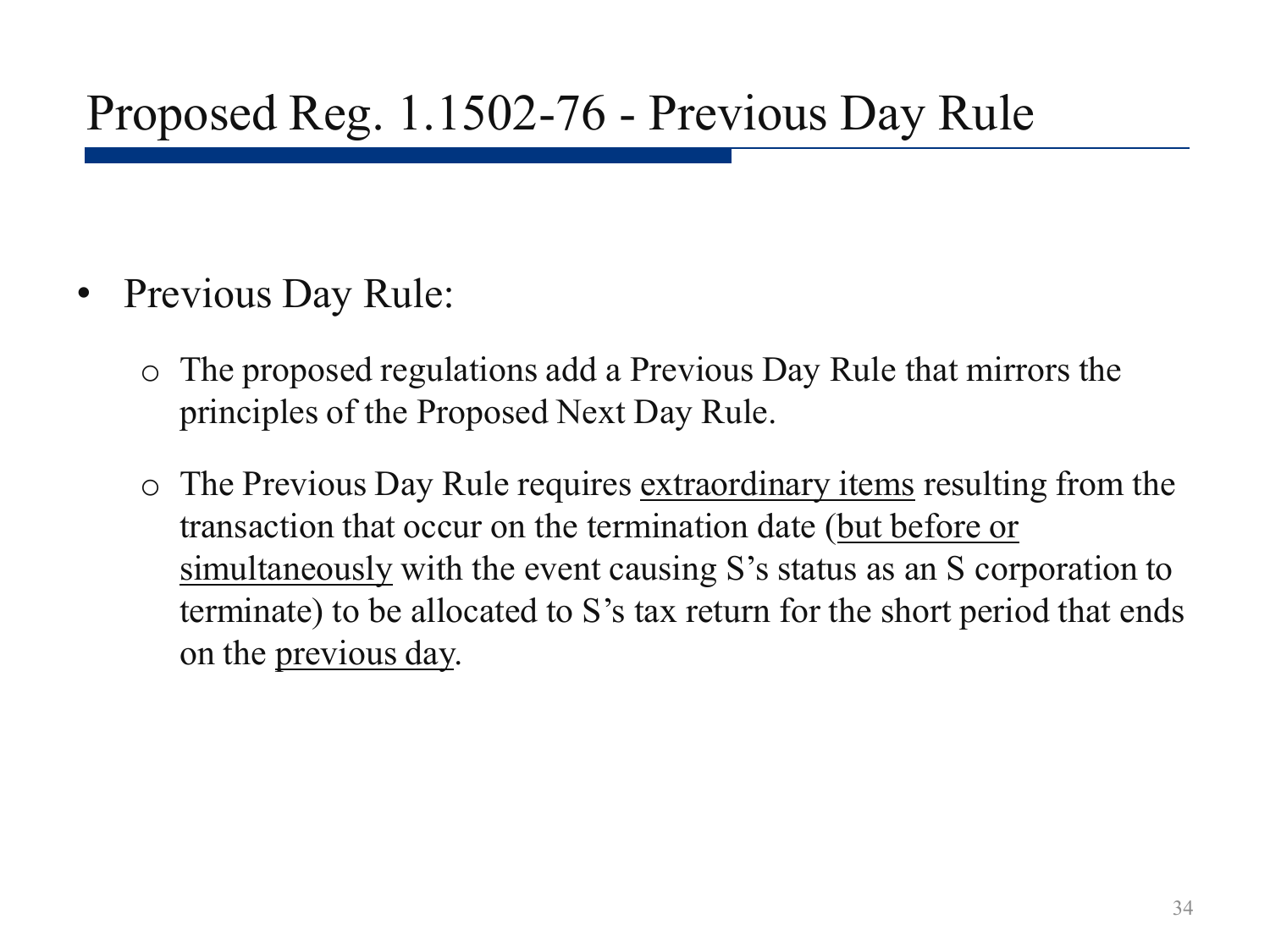## Proposed Regulations—Scope and Coordination

- Scope
	- o The Current Next Day Rule applies for all U.S. federal income tax purposes.
	- o The Proposed Next Day Rule and Previous Day Rule generally apply for purposes of determining the period in which S must report the item.
- Section 382(h) Coordination
	- o If the day of S's change in status is also the date of an ownership change for purposes of section 382, the rules and principles of this section apply in determining the treatment of any item or asset for purposes of section 382(h).
- Section 1374 Coordination
	- o If a member ceases to be an S corporation upon becoming a member of a consolidated group, or if a departing member elects to be an S corporation after ceasing to be a member, the member's recognized built-in gain or loss for purposes of section 1374 will include only the amounts reported on the member's separate return (including items reported on that return under the Previous Day Rule or the Next Day Rule).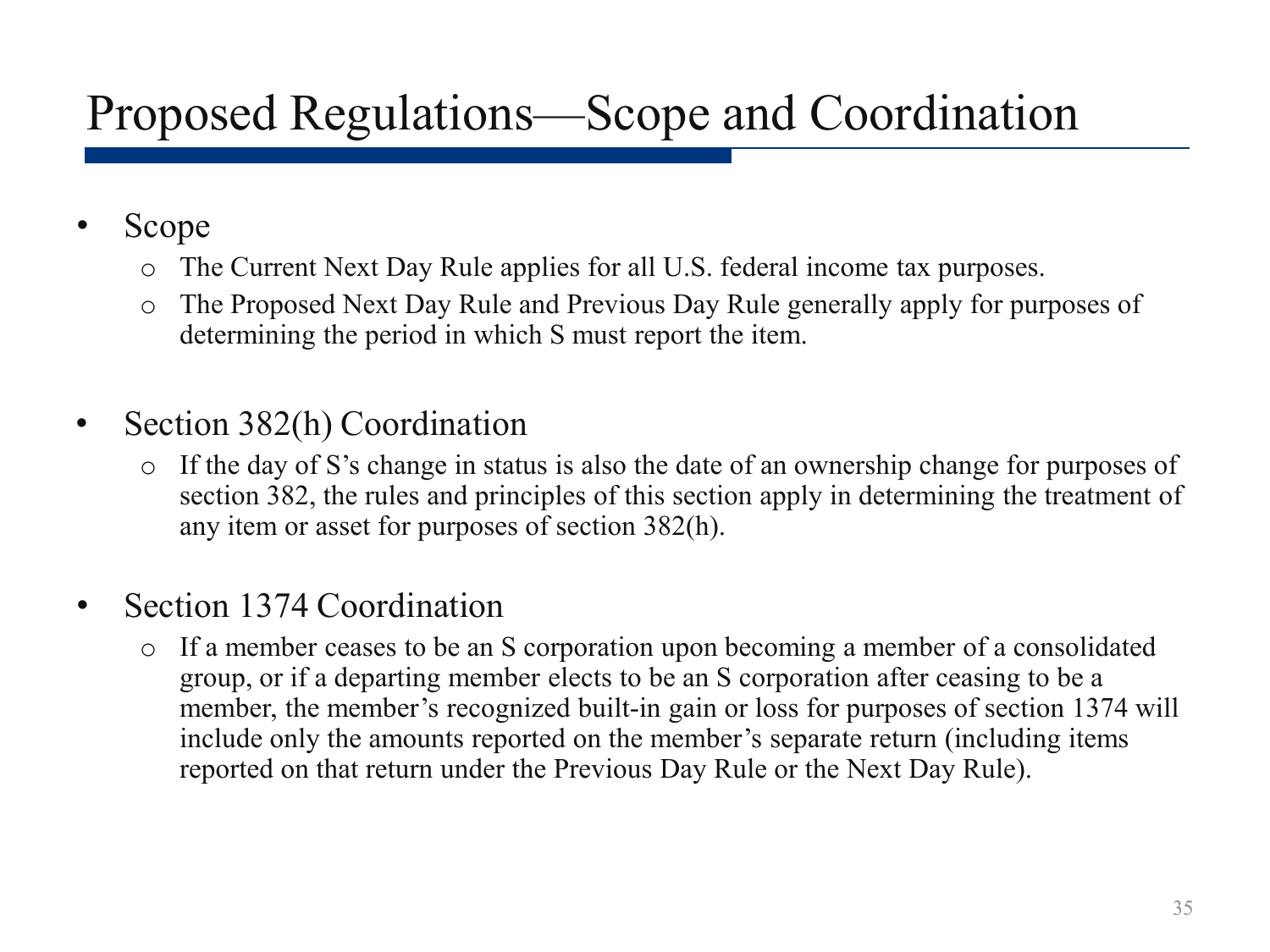### Proposed Regulations—Partial Redemption and Anti-Abuse Rule

- Partial Redemption Prop. Reg.  $1.1502-76(b)(5)$ , Example  $9(c)$ 
	- o P owns 80 shares of S stock and individual X owns 20 shares of S stock. S transfers appreciated property in redemption of 20 shares of S stock held by P, such that after the redemption P owns 75% of S.
	- o The End of Day rule does not apply for purposes of determining whether P and S are members of the same consolidated group immediately after the redemption. Because P owns only 75% of S's stock immediately after the redemption, the distribution is not an intercompany distribution described in Reg. 1.1502-13(f)(2)(i).
	- o S's gain under section 311(b) must be reported under the End of Day Rule in S's taxable year during which S was a member of the P group.
- Anti-Abuse Rule
	- o If any person acts with a principal purpose contrary to this paragraph to substantially reduce the federal income tax liability of any person (including by modifying an existing contract or other agreement in anticipation of change in S's status to shift an item between the taxable years that end and begin as a result of S's change in status) adjustments must be made as necessary to carry out the purposes of this section.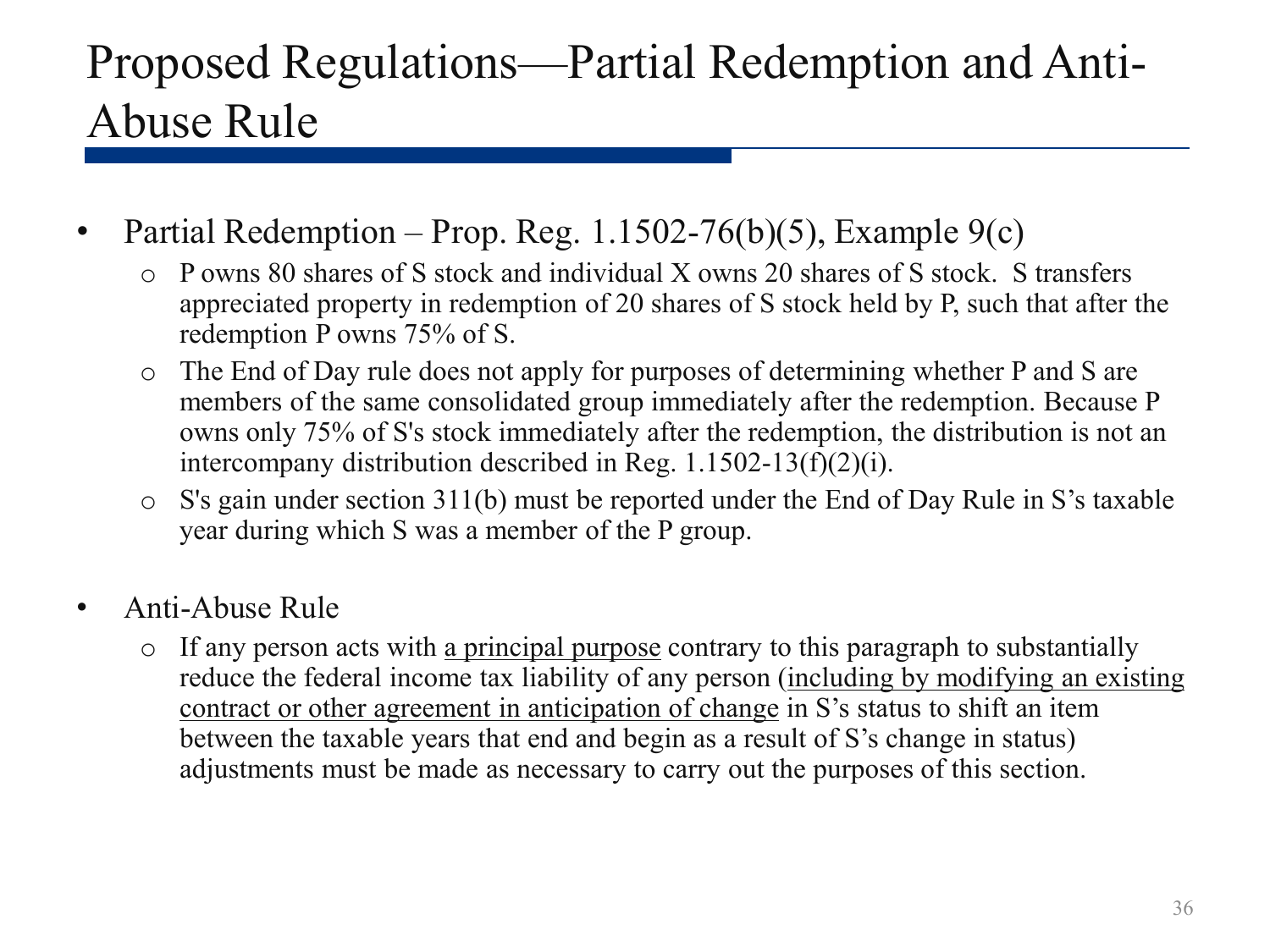### Treas. Reg. Section 1.1502-77

- Effective April 1, 2015 the Service released final "agent for the group" regulations.
- "[O]ne entity (the agent) is the sole agent that is authorized to act in its own name regarding all matters relating to the federal income tax liability for the consolidated return year for each member of the group and any successor or transferee of a member (and any subsequent successors and transferees thereof)."
- The regulations are largely consistent with proposed regulations issued in 2012.
- The Service also released Rev. Proc. 2015-26 containing procedural rules for identifying and designating an agent for the group under the final regulations.